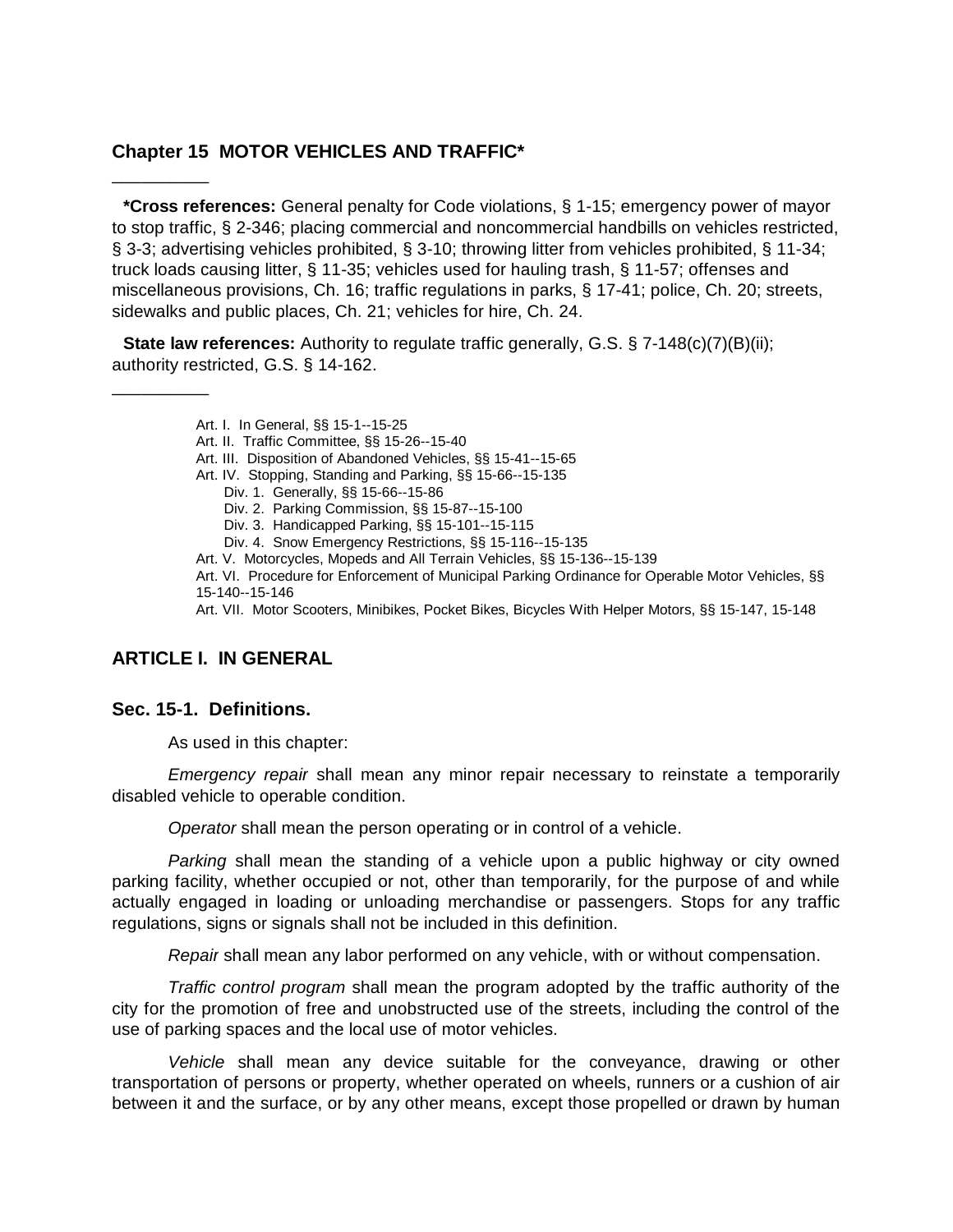power or those used exclusively upon tracks.

(Code 1970, §§ 22-1, 22-1.1; Ord. of 2-74)

**Cross references:** Definitions and rules of construction generally, § 1-2.

## **Sec. 15-2. Repairing vehicles in street prohibited.**

- (a) No person shall repair or cause or permit to be repaired, except in an emergency, any vehicle within the city on any road, street, public passway, parkway, highway or upon any area used for vehicular travel.
- (b) Any person convicted of violating any of the provisions of this section shall be fined not less than fifteen dollars (\$15.00) or more than twenty dollars (\$20.00).

(Code 1970, § 22-1.1; Ord. of 2-74)

## **Sec. 15-3. Operation of motor vehicles while intoxicated or drugged prohibited.**

No person shall operate a motor vehicle in the city while under the influence of intoxicating liquor or drugs.

(Code 1970, § 22-2)

**Cross references:** Alcoholic beverages, Ch. 4.

#### **Sec. 15-4. Racing in the streets.**

No person shall race vehicles or animals upon any street, park or public place.

(Code 1970, § 22-3)

#### **Sec. 15-5. Standing vehicle with engine running prohibited.**

No person shall allow a motor vehicle to remain-standing upon a street or highway with the engine running, unless a competent person is in such vehicle.

(Code 1970, § 22-4)

#### **Sec. 15-6. Unnecessary smoke from vehicles prohibited.**

No person shall operate a motor vehicle in such a manner that oil used in such vehicle shall produce unnecessary and offensive smoke.

(Code 1970, § 22-5(b))

**Cross references:** Health, Ch. 12.

**State law references:** Equipment of automobiles, G.S. § 14-80.

#### **Sec. 15-7. Driving on sidewalks prohibited.**

No person shall operate any vehicle of any kind, except children's hand carriages and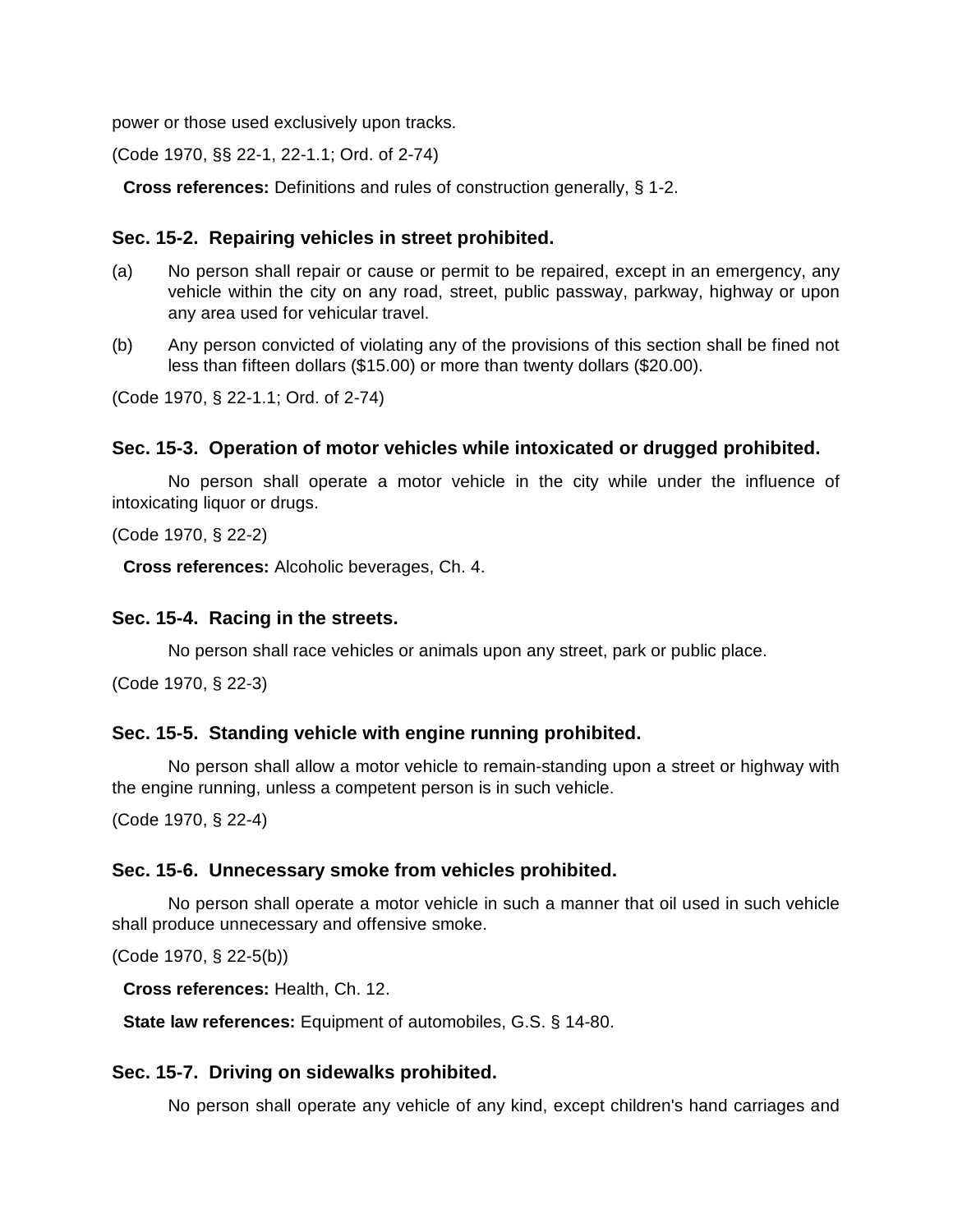bicycles drawn by hand, upon any sidewalk or footpath, except in order to gain access to or egress from a driveway or alley.

(Code 1970, § 22-6)

## **Sec. 15-8. Railroad cars obstructing traffic.**

No person shall leave any locomotive engine, car, or train of cars standing across any public street or highway longer than five (5) minutes.

(Code 1970, § 22-7)

## **Sec. 15-9. Assignment of policemen for direction of traffic at construction sites.**

The chief of police shall, after study of traffic conditions caused by the construction or demolition of structures or the construction of highways within the city, determine and assign the number of policemen within such area of operation as shall in his sole opinion be necessary to the proper flow of traffic and the contractors of such operations shall pay the costs thereof.

(Code 1970, § 7-349; Ord. of 9-74)

## **Sec. 15-10. Courthouse.**

The city hall commission is hereby empowered and directed to make such rules and regulations for the control of parking of motor vehicles and control of traffic in the parking area and land contiguous and adjacent to the courthouse on Franklin Square. Any person parking in violation of any such rule or regulation shall be subject to a fine of not more than five dollars (\$5.00) for each offense.

(Code 1970, § 22-33)

#### **Sec. 15-11. Parks.**

The board of park and recreation commissioners are hereby empowered and directed to make such rules and regulations for the control of parking of motor vehicles and control of traffic in the several parks of the city under the management of said park and recreation commissioners. The park police and the police department shall have the power to enforce the rules and regulations.

(Code 1970, § 22-34)

**Cross references:** Traffic regulations in parks, § 17-41.

Secs. 15-12--15-25. Reserved.

# **ARTICLE II. PEDESTRIAN, BICYCLE AND AUTOMOBILE TRAFFIC SAFETY AND EFFICIENCY.**

\_\_\_\_\_\_\_\_\_\_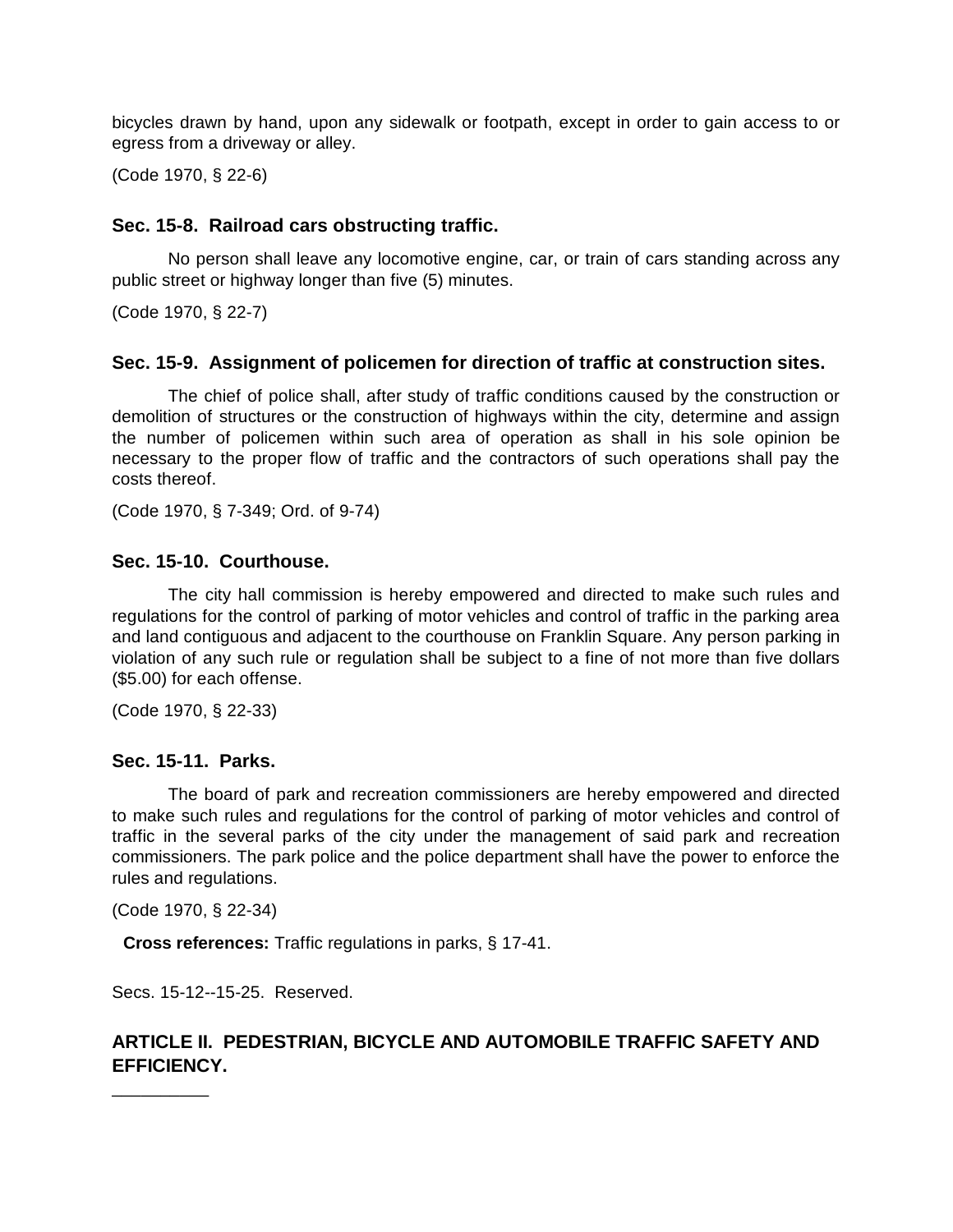**\*Cross references:** City boards, commissions, committees and authorities generally, § 2-126 et seq.

\_\_\_\_\_\_\_\_\_\_

## **Sec. 15-26. Reserved.**

**Editor's note:** Ord. No. 27181-1, adopted Oct. 9, 2002, repealed § 15-26, which pertained to traffic committee membership and derived from Code 1970, § 2-348.

## **Sec. 15-27. Road safety.**

- (a) The board of police commissioners shall recommend to the council ways and means of improving traffic circulation, traffic conditions and the administration and enforcement of traffic regulations generally, as well as coordinate such activities with the other branches and agencies of the city and state governments. The board of police commissioners, as traffic authority, shall have, but shall not be limited to, all the powers and duties defined in state law.
- (b) (1) In all decisions regulating the flow of vehicular traffic within the city, the board of police commissioners shall give the highest priority to the safe and efficient travel of pedestrians, then priority to the safe and efficient travel of bicycles and then to the safe and efficient travel of automobiles.
	- (2) In making determinations on the placement and configuration of traffic control lights, stop signs, no parking signs and other vehicular controls, (A) the board of police commissioners shall consider the effect of such traffic control lights, stop signs, no parking signs and other vehicular controls, or lack thereof, on the speed of automobile travel and (B) said board shall order such placements and configurations as will likely suppress average automobile traffic speeds (i) below posted speed limits and (ii) below levels that will promote safe and efficient pedestrian and bicycle travel.
	- (3) The design of all street improvements carried out or approved by the city or any of its boards, commissions, departments or agencies shall give the highest priority to the safe and efficient travel of pedestrians, then priority to the safe and efficient travel of bicycles and then to the safe and efficient travel of automobiles.
	- (4) The design of all street improvements carried out or approved by the city or any of its boards, commissions, departments or agencies shall include such design elements as shall (A) minimize the width of unbroken roadway over which crosswalks must traverse. (B) minimize the speed of automobile travel, (C) minimize the length of time it will take pedestrians to walk from place to place within the city, (D) maximize the safety of bicyclists traveling on the public roadways and (E) minimize the width of roadways.
	- (5) The board of police commissioners, of its own initiative or in response to common council petitions, shall review existing city roadway configurations and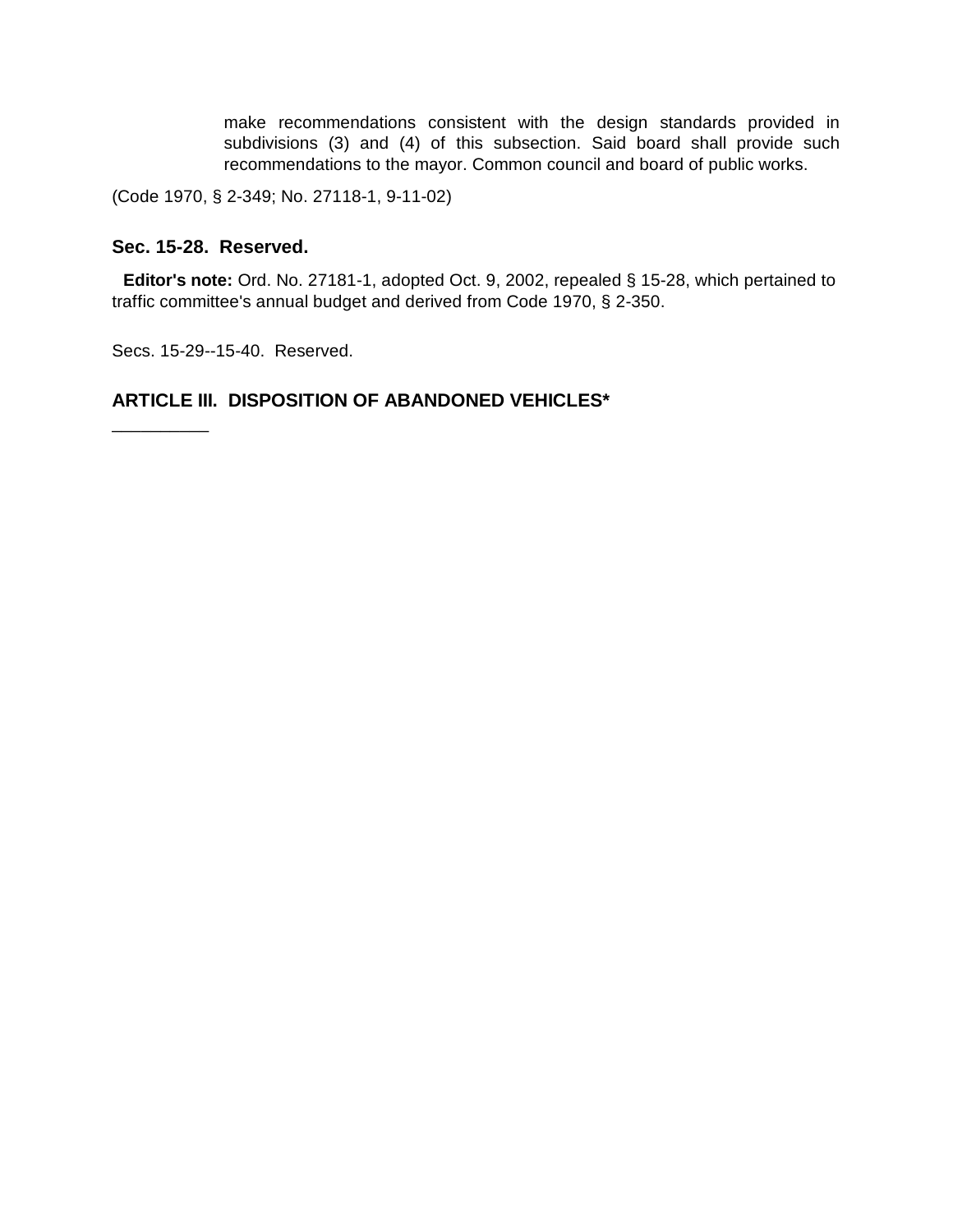- (2) A statement that, pursuant to this section, if the motor vehicle is not removed within twenty-four (24) hours of the time the sticker was affixed, it may be taken into custody and stored at the owner's expense;
- (3) The location and telephone number where additional information may be obtained;
- (4) The identity of the affixing officer.

If the motor vehicle is not removed within such twenty-four (24) hour period, the police department may take such motor vehicle into its custody and cause the same to be stored in a suitable place.

(Ord. of 1-88)

## **Sec. 15-43. Police department to give notice.**

Within forty-eight (48) hours of the time that a motor vehicle is taken into custody, the police department shall:

- (1) Conduct an NCIC check to determine if the motor vehicle is stolen and prepare a notice of motor vehicle tow on a form as prescribed by the State of Connecticut Department of Motor Vehicles.
- (2) Give notice by certified mail to the person who was the owner of the motor vehicle at the time the vehicle was taken into custody and to any lien holder, which notice shall state:
	- a. That the motor vehicle has been taken into custody and stored;
	- b. The location of storage of the motor vehicle;
	- c. That unless title has already vested in the City of New Britain pursuant to this article, such motor vehicle may be sold after fifteen (15) days if the market value of such motor vehicle does not exceed five hundred dollars (\$500.00) or after ninety (90) days if the value of such motor vehicle exceeds five hundred dollars (\$500.00);
	- d. That the owner has the right to contest the validity of such taking by making application for a hearing on a form prescribed by the commissioner of motor vehicles, to the hearing officer named in such notice, within ten (10) days of the date of such notice.

(Ord. of 1-88; Ord. of 9-98, § 2)

#### **Sec. 15-44. Garage owners to give notice.**

If the owner of such motor vehicle placed in storage in accordance with the provisions of this article does not claim such motor vehicle within thirty (30) days, the owner of such garage or other place of storage shall, within forty (40) days of the date such motor vehicle was placed in storage with him, send a written notice to the commissioner, stating:

(1) The make, engine number and chassis number of such motor vehicle;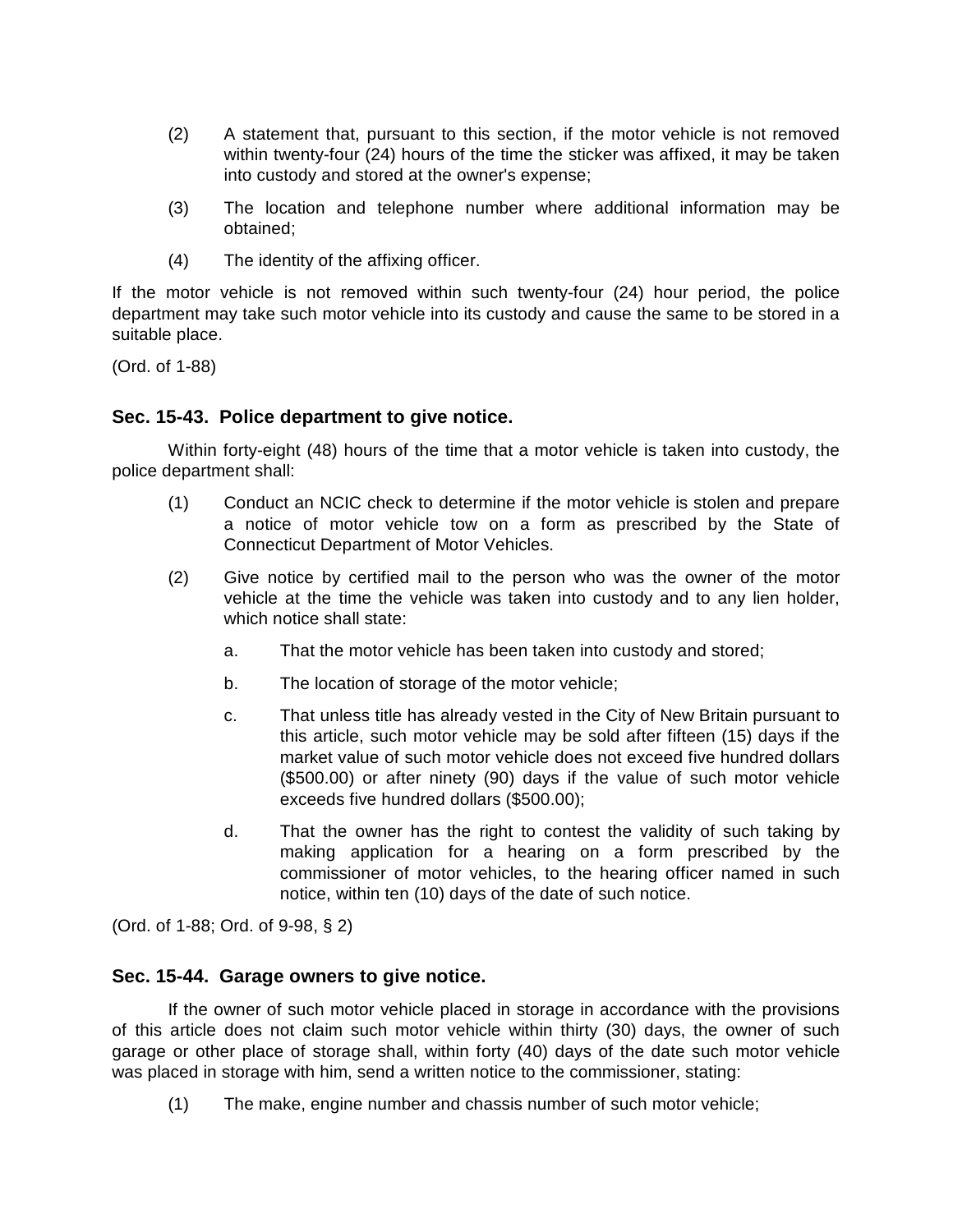- (2) The date that such motor vehicle was left with him for storage;
- (3) The last registered owner's name;
- (4) The registration number of the vehicle, if any number plates are on such motor vehicle.

Any sale under the provisions of this article shall be void unless the notice required by this section has been given to the commissioner.

(Ord. of 1-88)

## **Sec. 15-45. Title to vest in the City of New Britain.**

If the motor vehicle has no registration marker plates, or invalid registration marker plates, and if an officer attached to the city police department makes a determination in good faith that: (1) the motor vehicle is apparently abandoned; (2) the market value of such motor vehicle in its current condition is one hundred dollars (\$100.00) or less; and (3) the motor vehicle is so vandalized, damaged, or in disrepair as to be unusable as a motor vehicle, title to such motor vehicle shall, upon it being taken into custody, immediately vest in the City of New Britain.

- (1) The city may sell or dispose of any vehicle of which it has obtained title pursuant to this section. The proceeds of such sale or disposition, or the fair market value of the motor vehicle in its current condition, whichever is greater, less the towing and sale or disposal expenses, shall be paid to the person who was the owner of said vehicle at the time of its abandonment, or his representatives within one year from the date of sale. If no claim is made for the balance of the proceeds within the specified period of time, said balance shall escheat to the City of New Britain.
- (2) If the expenses incurred by the city for the towing and the sale or disposition of such motor vehicle exceed the proceeds of such sale or disposition, the last registered owner of such motor vehicle shall be liable to the city for the excess amount.

(Ord. of 1-88)

#### **Sec. 15-46. Liens for storage charges, sale of vehicle.**

The owner or keeper of any garage or other place where a motor vehicle is stored pursuant to this article shall have a lien upon the same for his storage charges, unless title has already been vested in the City of New Britain.

(1) If the current market value of such motor vehicle as determined in good faith by such owner or keeper does not exceed five hundred dollars (\$500.00) and such motor vehicle has been stored for a period of not less than fifteen (15) days, such owner or keeper may, unless an application filed by the owner pursuant to section 15-49 of this article is pending and the owner of such motor vehicle has notified such owner or keeper that such application for hearing has been filed, sell the same for storage and towing charges owed thereon, provided a notice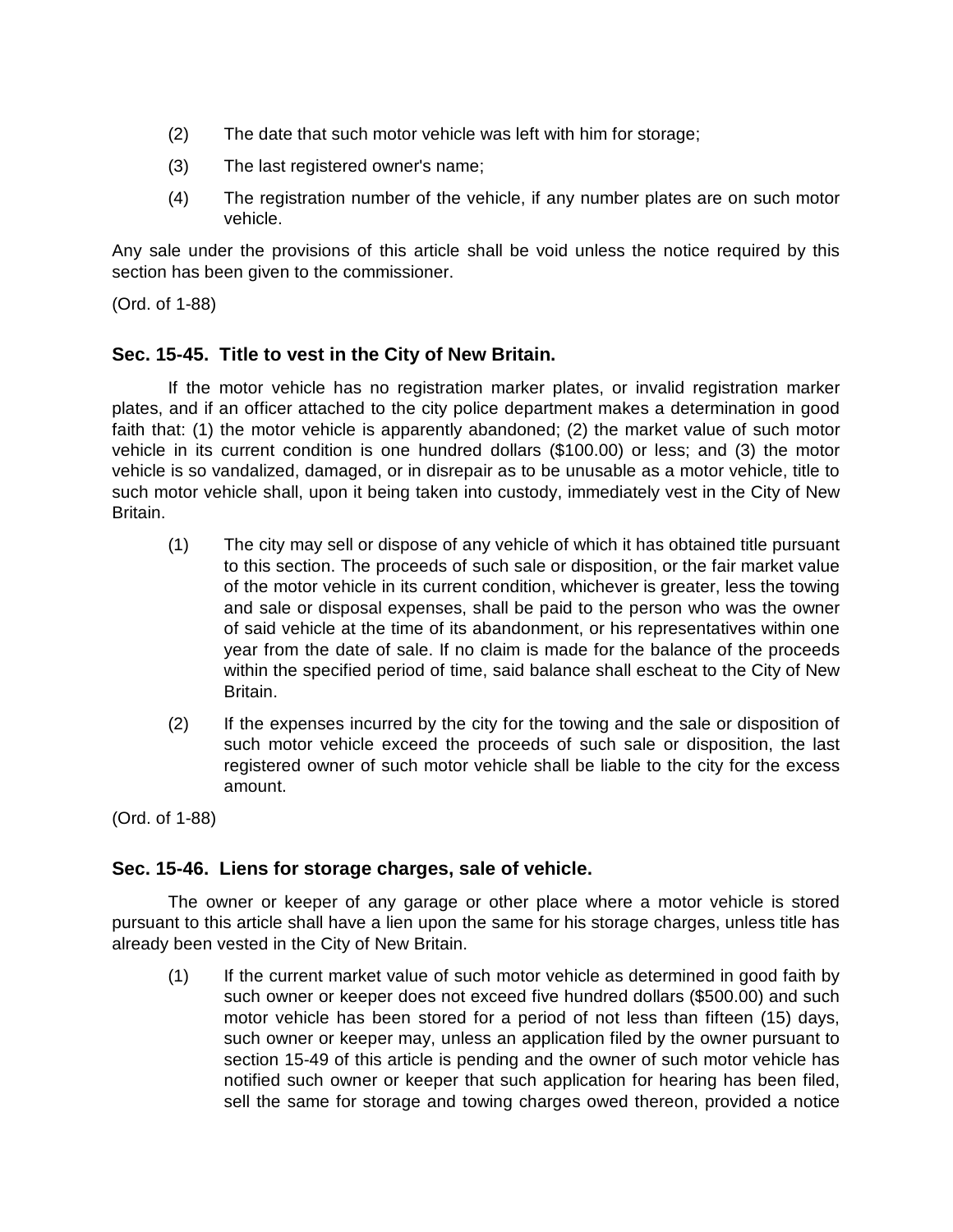of intent to sell shall be sent to the commissioner of motor vehicles and the owner of such motor vehicle, if known, five (5) days before the sale of such vehicle.

- (2) If the current market value of such motor vehicle as determined in good faith by such owner or keeper exceeds five hundred dollars (\$500.00) and if such motor vehicle has been stored for a period of ninety (90) days, such owner or keeper shall, unless an application filed by the owner pursuant to section 15-49 of this article is pending and the owner or keeper that such application for hearing has been filed, sell the same at public auction for cash, at his place of business, and apply the avails of such sale toward the payment of his charges and the payment of any debt or obligation incurred by the city for placing the same in storage, provided such sale shall be advertised in a newspaper published or having circulation in the city at least three (3) times, commencing at least five (5) days before such sale.
- (3) If the last place of abode of the owner of such motor vehicle is known to or may be ascertained by such garage owner or keeper by the exercise of reasonable diligence, notice of the time and place of the sale shall be given him by mailing such notice to him in a registered or certified letter, postage paid, at such last usual place of abode, at least five (5) days before the day of sale of such motor vehicle.

(Ord. of 1-88)

## **Sec. 15-47. Distribution of proceeds of sale.**

The proceeds of such sale, after deducting the amount due such garage owner or keeper and all expenses connected with such sale, including the expenses incurred by the city in placing such motor vehicle in storage, shall be paid to the owner of such motor vehicle or his legal representatives, if claimed by him or them at any time within one year from the date of such sale. If such balance is not claimed within said period, it shall escheat to the City of New Britain.

(Ord. of 1-88)

## **Sec. 15-48. Sales report required.**

The garage owner or keeper shall report the sales price, storing, towing and repair charges, if any; buyer's name and address; identification of the vehicle, and such other information as may be required in regulations which shall be adopted by the commissioner of motor vehicles in accordance with Chapter 54 of the Connecticut General Statutes, to the commissioner within fifteen (15) days of the sale of the motor vehicle.

(Ord. of 1-88)

## **Sec. 15-49. Appeals.**

The mayor shall appoint a suitable person, who shall not be a member of any state or local police department, to be a hearing officer to hear applications to determine whether or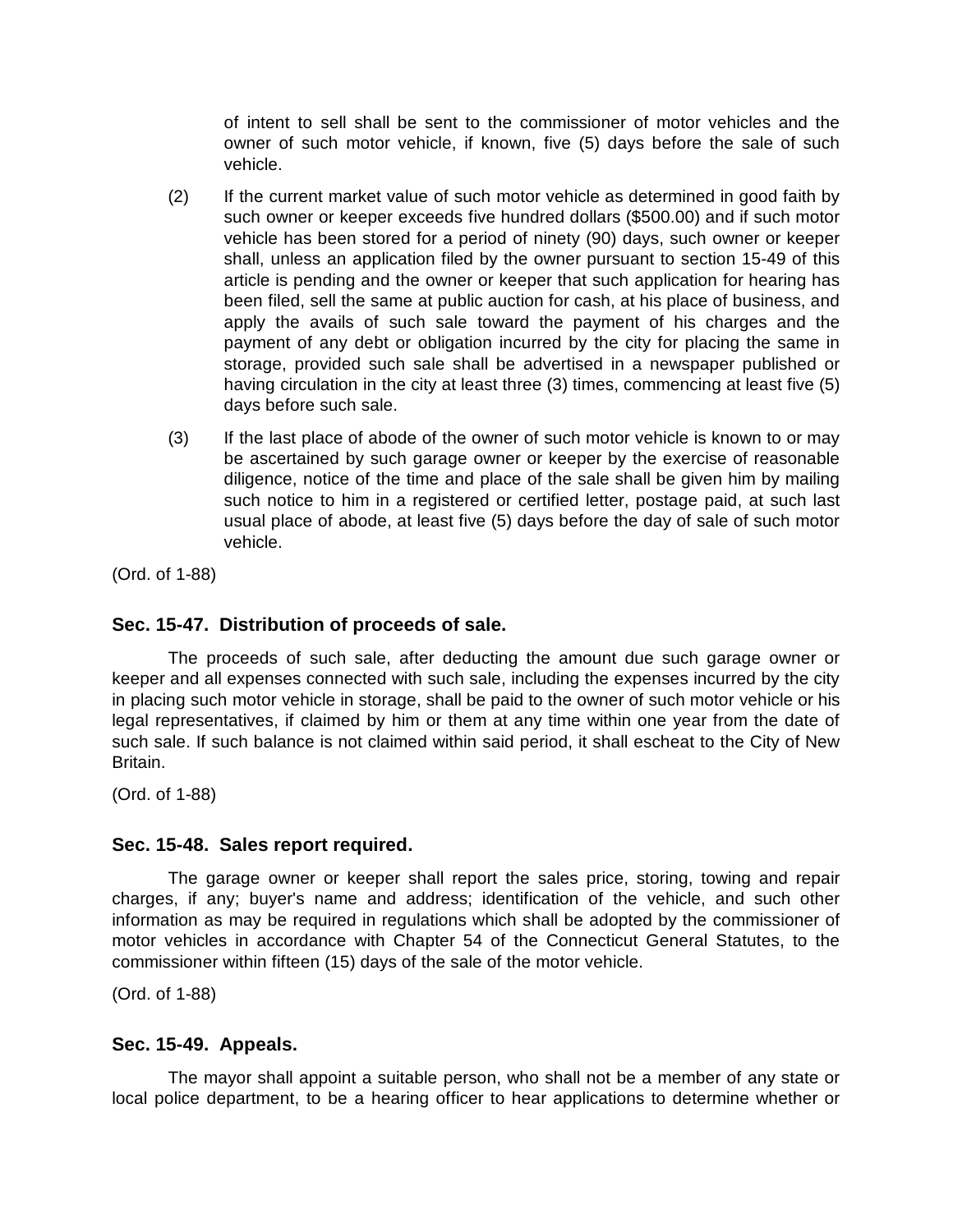not the towing of a motor vehicle was authorized under the provisions of this article.

- (1) If the hearing officer determines that the subject vehicle was not a hazard to public safety, abandoned or unregistered, the owner of such motor vehicle shall not be liable for any expenses incurred as a result of the taking and storage of such motor vehicle, the lien provisions shall not apply to such owner, and the city will be liable for such expenses.
- (2) If the owner, prior to a determination of the hearing officer, pays the expenses and the storage charges of such motor vehicle, and it is determined at such hearing that the motor vehicle was not a hazard to public safety, abandoned or unregistered, the city shall be liable to such owner for the amount paid by such owner.
- (3) Any person aggrieved by the decision of the hearing officer may, within fifteen (15) days of the notice of such decision, appeal to the Superior Court for the Judicial District of Hartford-New Britain.

(Ord. of 1-88)

\_\_\_\_\_\_\_\_\_\_

\_\_\_\_\_\_\_\_\_\_

Secs. 15-50--15-65. Reserved.

## **ARTICLE IV. STOPPING, STANDING AND PARKING\***

**\*Cross references:** Procedure for enforcement of municipal parking ordinance for operable motor vehicles, § 15-140 et seq.

**DIVISION 1. GENERALLY**

# **Sec. 15-66. City hall--City hall commission authorized to regulate.**

The city hall commission is hereby authorized to regulate the parking of vehicles in such areas in the rear and on the sides of city hall as are not equipped with parking meters, and to supply adequate insignia to the drivers or owners of vehicles permitted to park therein.

(Code 1970, § 22-31)

## **Sec. 15-67. Same--Parking in lot without a permit.**

No person shall park any vehicle in the nonmetered areas behind and to the sides of the city hall building unless such vehicle is equipped with a current parking permit issued by the city hall commission in accordance with section 15-66.

(Code 1970, § 22-32)

#### **Sec. 15-68. Parking in mutual driveways in business or industrial zones.**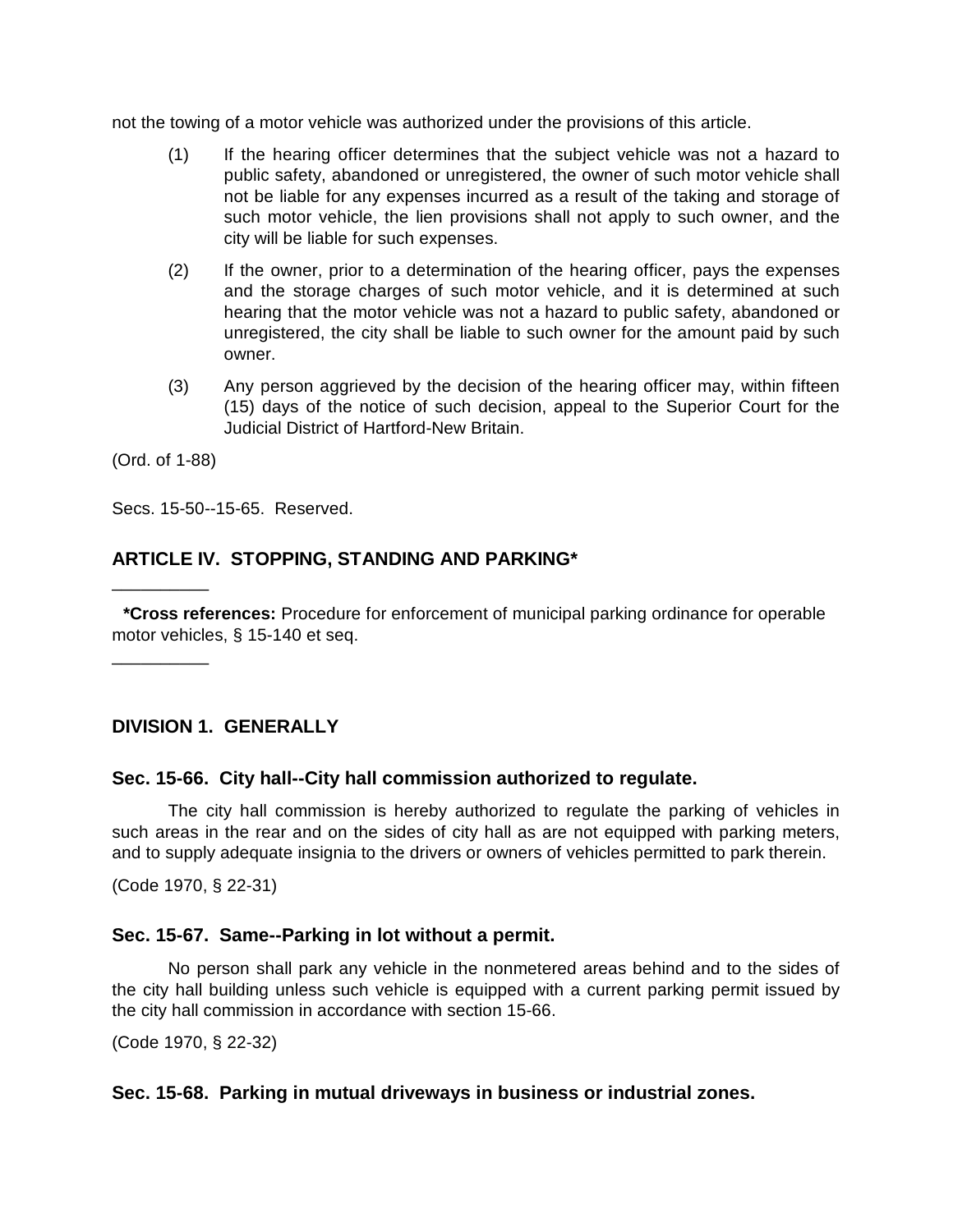No person shall park any vehicle in a mutual driveway in any business or industrial district, as defined by the city zoning provisions.

(Code 1970, § 22-35)

## **Sec. 15-69. Parking on private property.**

No person shall park any vehicle upon the premises of another when forbidden to do so by the property owner or his agent or in violation of any clear and legible sign posted upon such premises which prohibits parking thereon.

(Code 1970, § 22-36)

#### **Sec. 15-70. Parking to obstruct exits.**

No person shall park any vehicle in such a manner as to obstruct any means of egress from any building where the chief of the fire department or the fire marshal or the agent of either of them has posted signs forbidding parking in such location.

(Code 1970, § 22-37)

## **Sec. 15-71. Standing to load or unload; traffic obstruction.**

No person shall cause or permit any vehicle to remain standing upon any highway in the city for the purpose of loading or unloading merchandise or for any other purpose in such a manner as to obstruct or block traffic.

(Code 1970, § 22-42)

## **Sec. 15-72. On-street parking restrictions for large and heavy weight vehicles and for commercial vehicles.**

- (a) Any other provision of the Code of Ordinances notwithstanding, no person shall park any motor or other vehicle which has a gross weight of over ten thousand (10,000) pounds, or which exceeds thirty (30) feet in length and eight (8) feet in height, on any street for more than thirty (30) minutes, unless the vehicle is commercially engaged during the time the vehicle is parked. A fine of two hundred fifty dollars (\$250.00) shall be imposed for each violation of this provision.
- (b) Any other provision of the Code of Ordinances notwithstanding, no person shall park any commercial vehicle overnight on any city street. For purposes of this subsection, "commercial vehicle" is defined as any motor vehicle, without regard to the type or class of registration plate affixed thereto, the use of which, in whole or in part, is in conjunction with or in furtherance of a commercial enterprise, and which bears the name of a business or enterprise or any advertisement relative to a business or enterprise. A fine of twenty-five dollars (\$25.00) shall be imposed for each violation of this provision.

(Code 1970, § 22-42; Ord. of 5-74; Ord. of 10-88; Ord. of 9-00; No. 27504-1, 6-11-03)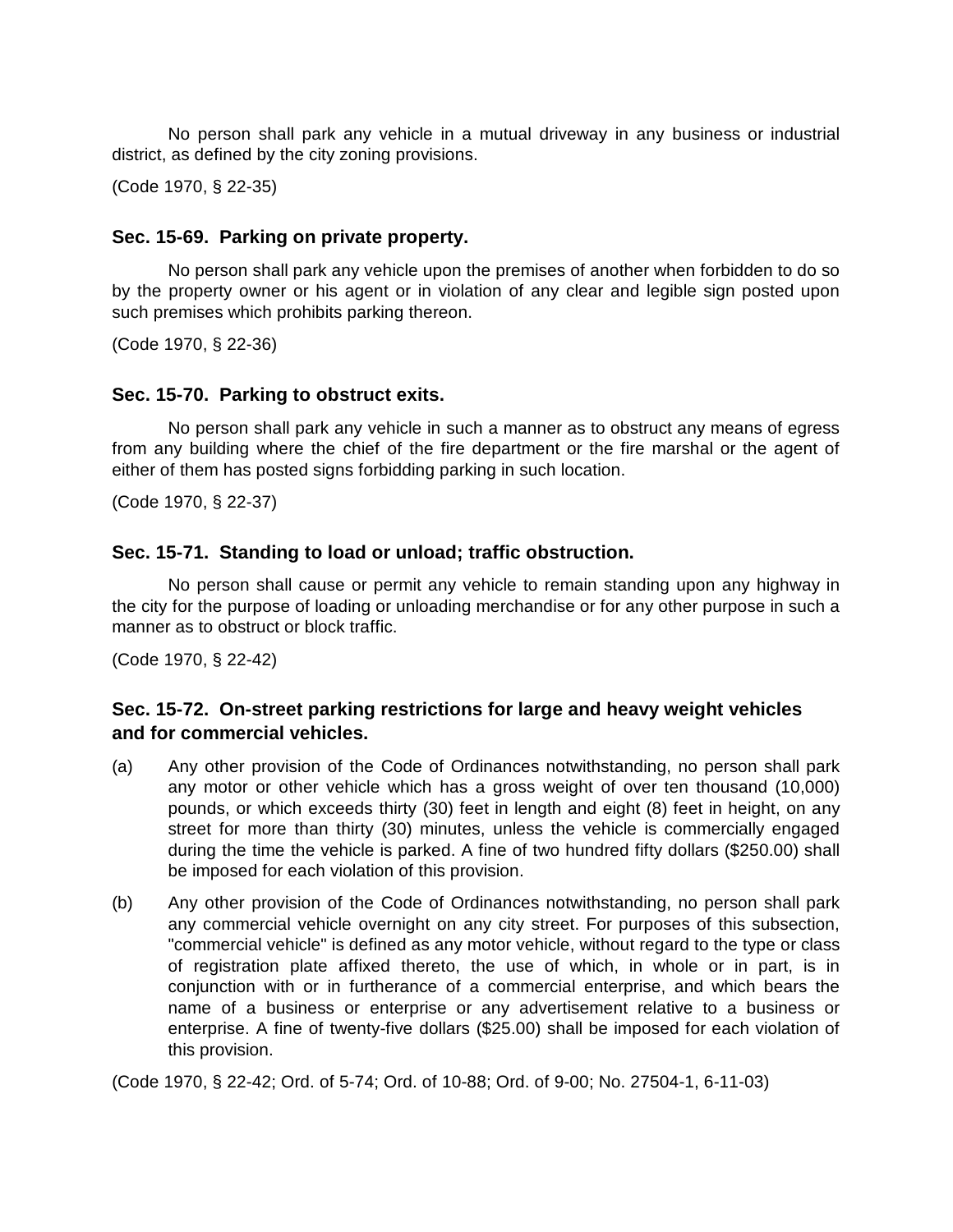# **Sec. 15-73. Street and restricted area parking violations; penalties and enforcement.**

- (a) Parking in any of the following ways on any street or in any city-owned garage or off-street parking facility within the city's territorial limits is prohibited and a penalty of ten dollars (\$10.00) shall be imposed for each of the following violations:
	- (1) *Overtime parking.* In excess of the time posted by official sign. Each separate period of time equal to the original permitted parking time which occurs after the original permitted parking time shall constitute a separate offense and shall carry a separate fine.
	- (2) *Meters.* In violation of any parking meter regulation.
	- (3) *In opposite direction of traffic.* Facing against oncoming traffic on the side of the street on which the vehicle is parked.
	- (4) *Close to curb.* More than twelve (12) inches from a curb.
- (b) Parking, in any of the following ways on any street or in any city-owned garage or off-street parking facility within the city's territorial limits is prohibited and a penalty of twenty dollars (\$20.00) shall be imposed by the city's police department or its designee for each of the following violations:
	- (1) *Fire hydrant.* Within ten (10) feet of a fire hydrant.
	- (2) *Crosswalk.* Within ten (10) feet of a marked crosswalk.
	- (3) *Intersection.* Within fifteen (15) feet of an intersection.
	- (4) *Stop sign.* Within twenty-five (25) feet of a stop sign.
	- (5) *Restricted area.* In a restricted area including restricted areas designated and posted as restricted or reserved on city-owned property.
	- (6) *Bus stop.* Within a bus stop.
	- (7) *Loading zone.* Within a loading and reloading zone.
	- (8) *Traffic hazard zone.* In such a manner as to constitute a traffic hazard or to obstruct the free movement of traffic.
	- (9) *Double parking.* Upon a traveled portion of the highway adjacent to parked cars.
	- (10) *Driveway.* In such a manner as to obstruct a driveway.
	- (11) *Curb and sidewalk.* Within the area between the curb and the sidewalk and on the sidewalk.
	- (12) *Fire lane.* Within a fire lane.
- (c) Parking in any area that is a temporary "No Parking" area so as to permit the removal of snow or ice is prohibited and a penalty of twenty dollars (\$20.00) shall be imposed for each such violation.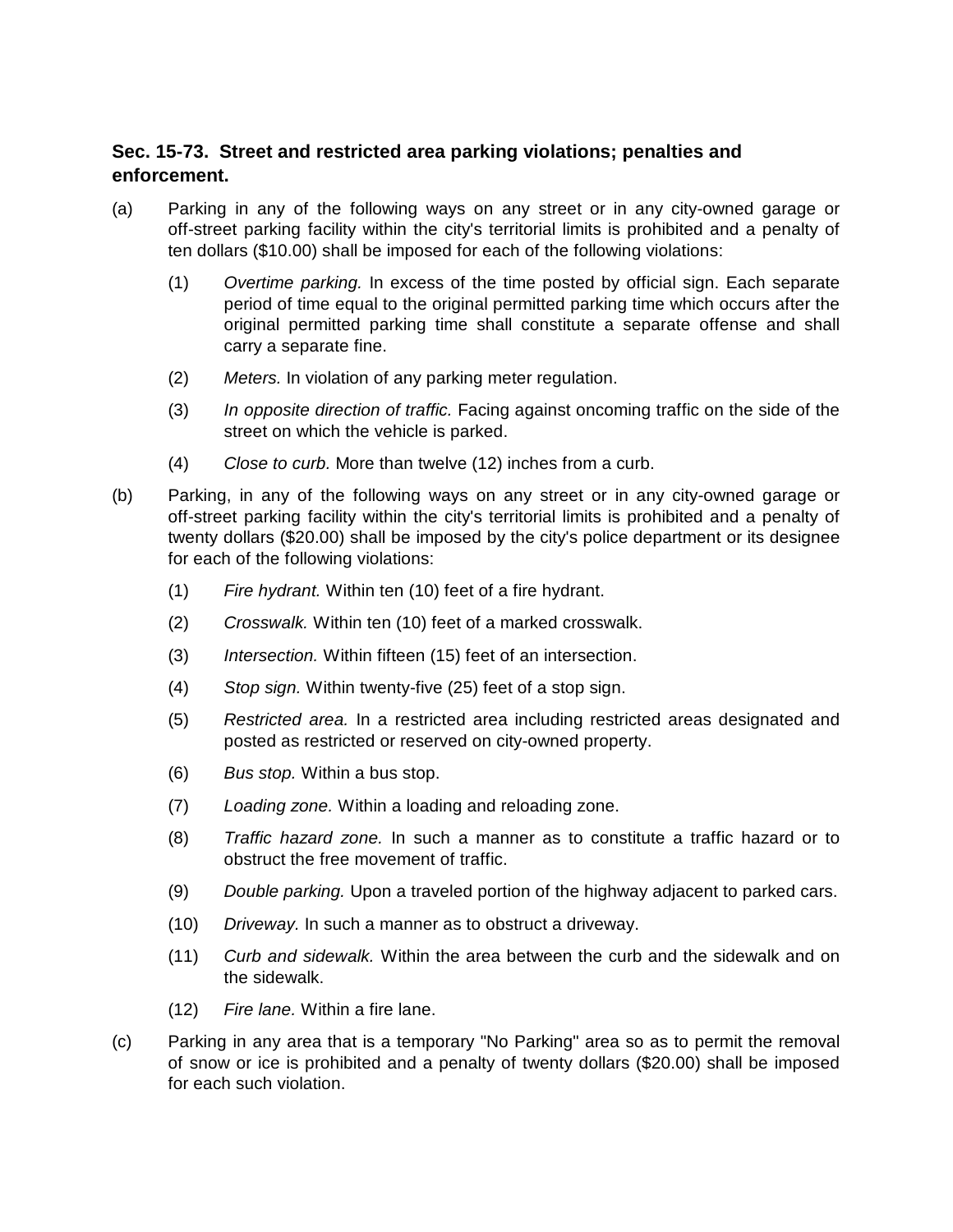- (d) Parking by trespassing on private property is prohibited. The penalty for violation of this paragraph (d) of this section is thirty dollars (\$30.00).
- (e) Parking a vehicle on a front lawn or in any front or side yard of a building or dwelling unless such area is properly designed therefor and has proper access to a street or roadway shall carry a penalty of sixty dollars (\$60.00).

(Code 1970, § 22-43; Ord. of 2-70; Ord. of 5-78; Ord. of 5-79; Ord. of 7-82; Ord. of 10-82; Ord. of 9-85, §§ 1, 2; Ord. of 7-86, § 1; Ord. of 9-86, § 1; Ord. of 12-91; Ord. of 1-95, No. 27075-1, 9-11-02; Res. No. 29316-2, 10-27-06)

## **Sec. 15-74. Registration plate prima facie evidence of ownership.**

In any prosecution or proceeding under this chapter, the registration plate displayed on the motor vehicle shall constitute a prima facie presumption that the owner of such vehicle was the person who parked such vehicle at the place where such violation occurred.

#### (Code 1970, § 22-44)

**State law references:** Uniform Motor Vehicle Certificate of Title and Anti-Theft Act, G.S. § 14-165 et seq.

## **Sec. 15-75. Violations of parking regulations; citations; fines.**

Wherever any vehicle is found parked or stopped in violation of any of the provisions of this Code, or rule or regulation of the traffic authority concerning parking, a police officer shall attach to such vehicle a notice to the owner or operator stating that the vehicle has been parked unlawfully. The notice, or citation, shall state the time, place and nature of the violation and the registration number of the vehicle involved. The citation shall require the registered owner of such vehicle to answer the charge against him within seven (7) days during the hours stated and at a place specified in the citation, or pay in person or remit by mail, in the form of a check or money order to "Treasurer, City of New Britain", the sum specified in accordance with section 15-73 as a penalty for and in full satisfaction of such violations. The failure of such owner to make such payment or appearance within the time specified shall make such owner liable to a penalty equal to three (3) times the amount of the penalty provided in section 15-73 in addition to the original fine.

(Code 1970, § 22-45; Ord. of 7-82; Ord. of 5-90)

## **Sec. 15-76. Towing and immobilization of motor vehicles against which there are outstanding parking citations.**

- (a) Whenever any vehicle shall be found parked in violation of any provision of this Code, in addition to the issuance of a parking citation, such vehicle may be removed under the direction of the police department to an authorized garage in the city, and such removal shall be at the risk of the owner.
- (b) Whenever any vehicle is found parked upon the streets and public grounds of the city and where there are five (5) or more municipal parking citations issued for a violation of any municipal traffic ordinance, rule or regulation upon such vehicle or against the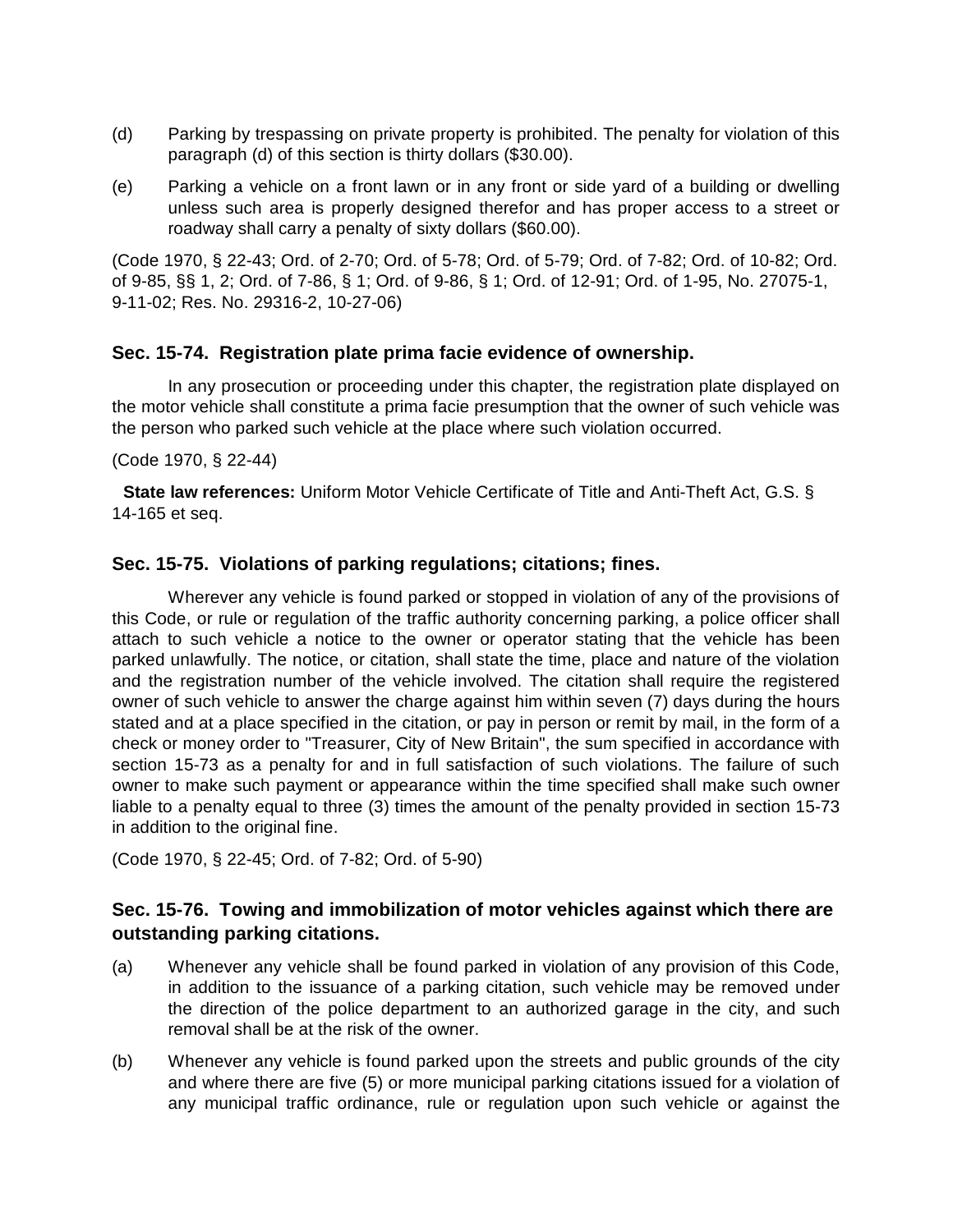owner of such vehicle, which are delinquent, unpaid, otherwise unsettled and uncontested, then a member of the police department may place or direct a person or persons so authorized by the chief of police to place an immobilization device upon such vehicle or, in the alternative, the member of the police department may remove and convey such vehicle by means of towing or otherwise, to a city lot, or he may order such person or persons so authorized by the chief of police to remove and convey such vehicle by means of towing, or otherwise, to an authorized garage.

- (c) Once an immobilization device has been placed upon a parked vehicle, said device may not be removed or otherwise tampered with by anyone who has not been authorized to do so.
- (d) The owner of any vehicle impounded or otherwise rendered immobile by application of a mechanical device shall have the right to contest impoundment or immobilization by application to the parking ticket appeals board in accordance with section 15-144 by application on forms prescribed by the commissioner of motor vehicles within ten (10) days from the date of the notice provided the owner in accordance with section 15-77.

(Code 1970, § 22-46; Ord. of 12-90, § 1)

#### **Sec. 15-77. Notice to owner of vehicle.**

Within forty-eight (48) hours after towing or immobilization, the police department shall notify, by certified mail, the owner(s) of such vehicle and any lien-holder at the address listed with the Connecticut Department of Motor Vehicles of the impoundment or immobilization, as set forth in the provisions of section 15-43 of this chapter, the place it may be recovered and the conditions upon which it will be released and that the owner and/or lien-holder may contest the validity of the taking by making application for a hearing on a form prescribed by the commissioner of motor vehicles within ten (10) days from the date of the notice.

(Ord. of 12-90, § 2; Ord. of 9-98, § 3)

#### **Sec. 15-78. Release of impounded and/or immobilized vehicle.**

The owner or person in charge of any vehicle after providing sufficient identification of ownership to the police department shall be allowed to repossess or to secure the release of such vehicle only alter paying the following fees by cash, money order or bank check:

- (1) The cost of towing, in accordance with the amount approved by the motor vehicle department;
- (2) The cost of storage, in accordance with the amount approved by the motor vehicle department, for each day that such vehicle is so stored beyond the first twenty-four-hour period;
- (3) A booting fee of thirty-five dollars (\$35.00) for the cost of placement and removal of the immobilization device; and
- (4) All sums legally due for any city parking violation issued and outstanding against such vehicle.

(Ord. of 12-90, § 2)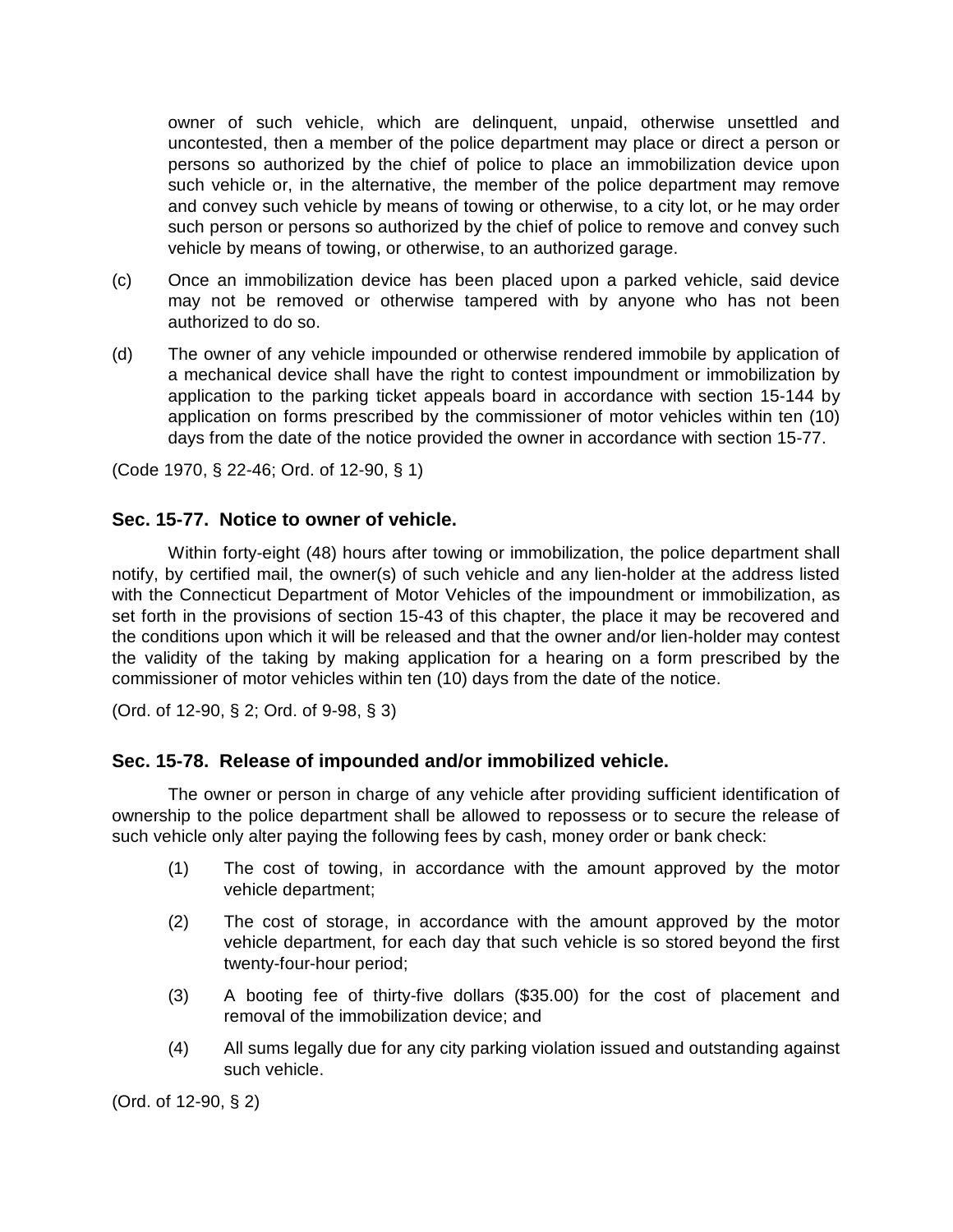## **Sec. 15-79. Records and receipts of motor vehicles.**

- (a) It shall be the duty of the chief or police, or his designee, to keep records of the names of the owners of all vehicles impounded and/or immobilized, the numbers of their state license plates, the place where each vehicle was impounded and the location of the garage where the vehicle is being stored.
- (b) Before a person can receive their motor vehicle, they must sign a receipt acknowledging delivery.

(Ord. of 12-90, § 2)

\_\_\_\_\_\_\_\_\_\_

\_\_\_\_\_\_\_\_\_\_

Secs. 15-80--15-86. Reserved.

# **DIVISION 2. PARKING COMMISSION\***

**Cross references:** City boards, commissions, committees and authorites generally, § 2-126 et seq.

**State law references:** Parking authorities, G.S. § 7-202 et seq.; creation, G.S. § 7-203; powers, G.S. § 7-204; financing of city parking authority, G.S. 7-205; revenue bonds of city parking authority, G.S. § 7-206; rates and charges of municipality parking authority, G.S. § 7-207.

## **Sec. 15-87. Definitions.**

As used herein:

- (a) *Parking commission* shall mean the commission created and established under section 15-88 of this division.
- (b) *Parking facilities* shall mean lots, garages, parking terminals or other structures and accommodations for the parking of motor vehicles open to public use with or without charge within the area described as the municipal parking district by the zoning ordinances of the City of New Britain. Such area bounded by a line parallel to Pearl Street and the boundary of the municipal parking district to the north, Badolato Drive to the east, Pearl Street to the south and Franklin Square/Elm Street to the west; and all properties fronting on both sides of Arch Street from Main Street south to Hart Street; and all properties fronting on Main Street along the west and northwest side of the street from the southern property line of the St. Mary's Roman Catholic Church to the intersection with Beaver Street; and all properties fronting on both sides of Broad Street from its intersection with Beaver Street west to its intersection with Booth Street.

**<sup>\*</sup>Editor's note:** An ordinance of Nov. 6, 1996, amended Ch. 15, Art. IV by repealing Div. 2, Parking Authority, §§ 15-86--15-94, derived from Code 1970, §§ 22-16--22-20, and enacting new provisions set out herein as a new Div. 2, §§ 15-87--15-90.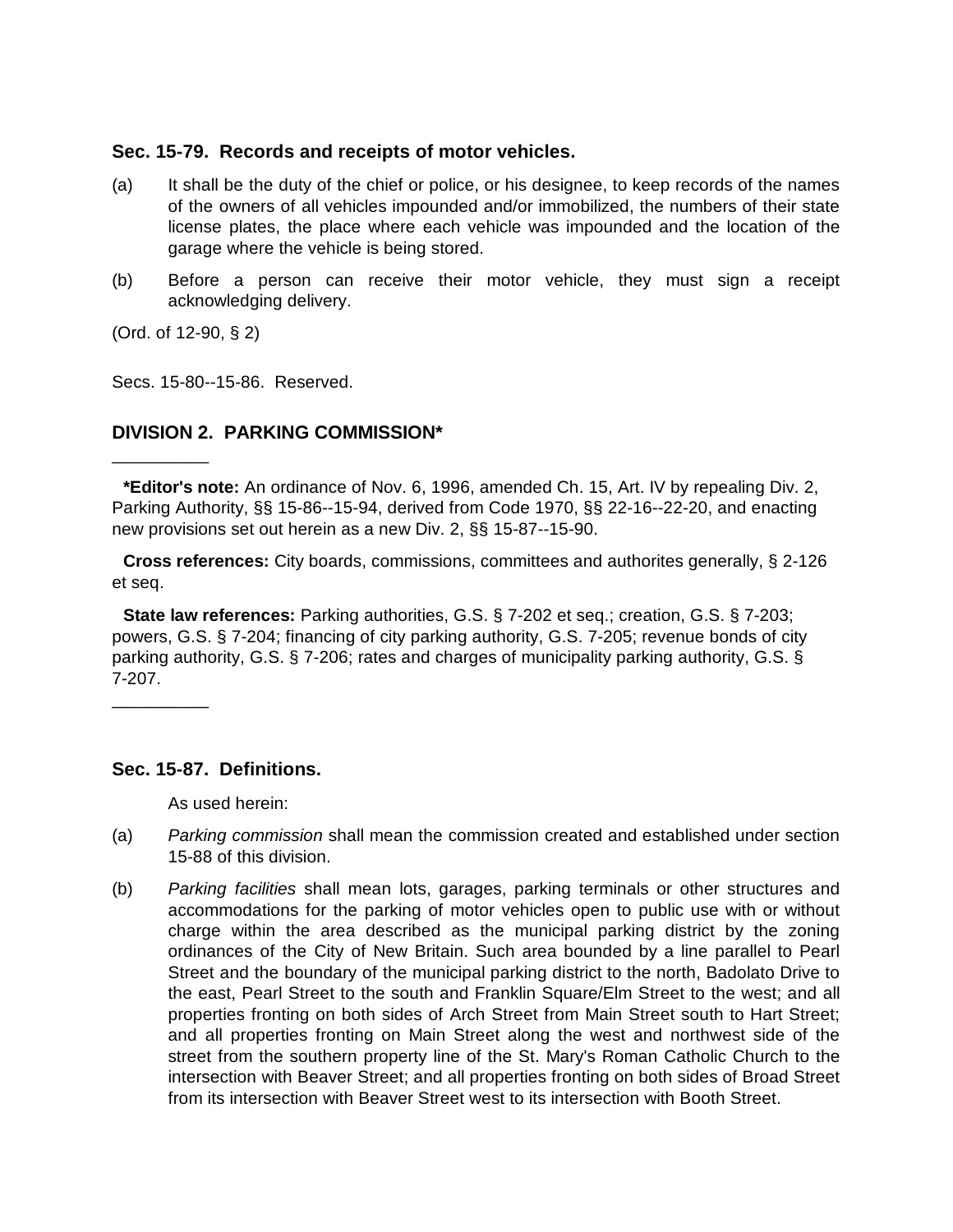(Ord. of 11-6-96)

**Cross references:** Definitions and rules of construction generally, § 1-2.

## **Sec. 15-88. Establishment; composition.**

There shall be a parking commission. The commission shall consist of five (5) members of whom not more than three (3) shall be members of the same political party. To the extent possible, the members shall be property owners or tenants within the municipal parking district as defined above but shall be electors of the City of New Britain. The members shall select a chairman from among its members. The members of the commission shall serve without compensation but may be reimbursed for necessary expenses.

(Ord. of 11-96; Ord. of 7-01)

## **Sec. 15-88A. Term of membership.**

Those first appointed shall be designated to service for one (1), two (2), three (3), or four (4) years respectively and thereafter a member shall be appointed annually to serve for four (4) years except that any vacancy shall be filled for the unexpired portion of the term.

(Ord. of 7-01)

## **Sec. 15-89. Power and duties of the commission.**

The commission shall have the following powers and duties:

- (a) The commission shall have the power and authority, in the name of the City of New Britain, to operate and secure all parking facilities and to rent, lease or purchase such equipment as may be required in the operation of facilities for parking with the advice of the department head.
- (b) Said commission shall advise and consult with the department head as designated by the common council pertaining to the duties and conduct of the department charged with the responsibility of the parking division of the city. In general, the commission shall be responsible for policy-making and evaluation with the advice of the department head(s) and shall be responsible for the issuance of citations for parking violations.

(Ord. of 11-96; Ord. of 7-01)

#### **Sec. 15-90. Parking meters and parking limitations.**

(a) The parking commission is authorized to collect and receive all revenue from parking meters and to establish metered parking zones and set a permit fee for the use of public parking lots. The revenues from such meters shall be used by such commission for the regulation and control of the parking of vehicles in on-street and off-street zones, for the cost of purchase, installation, operation, inspection, supervision and maintenance of parking meters, for acquiring, operating an maintaining off-street parking facilities.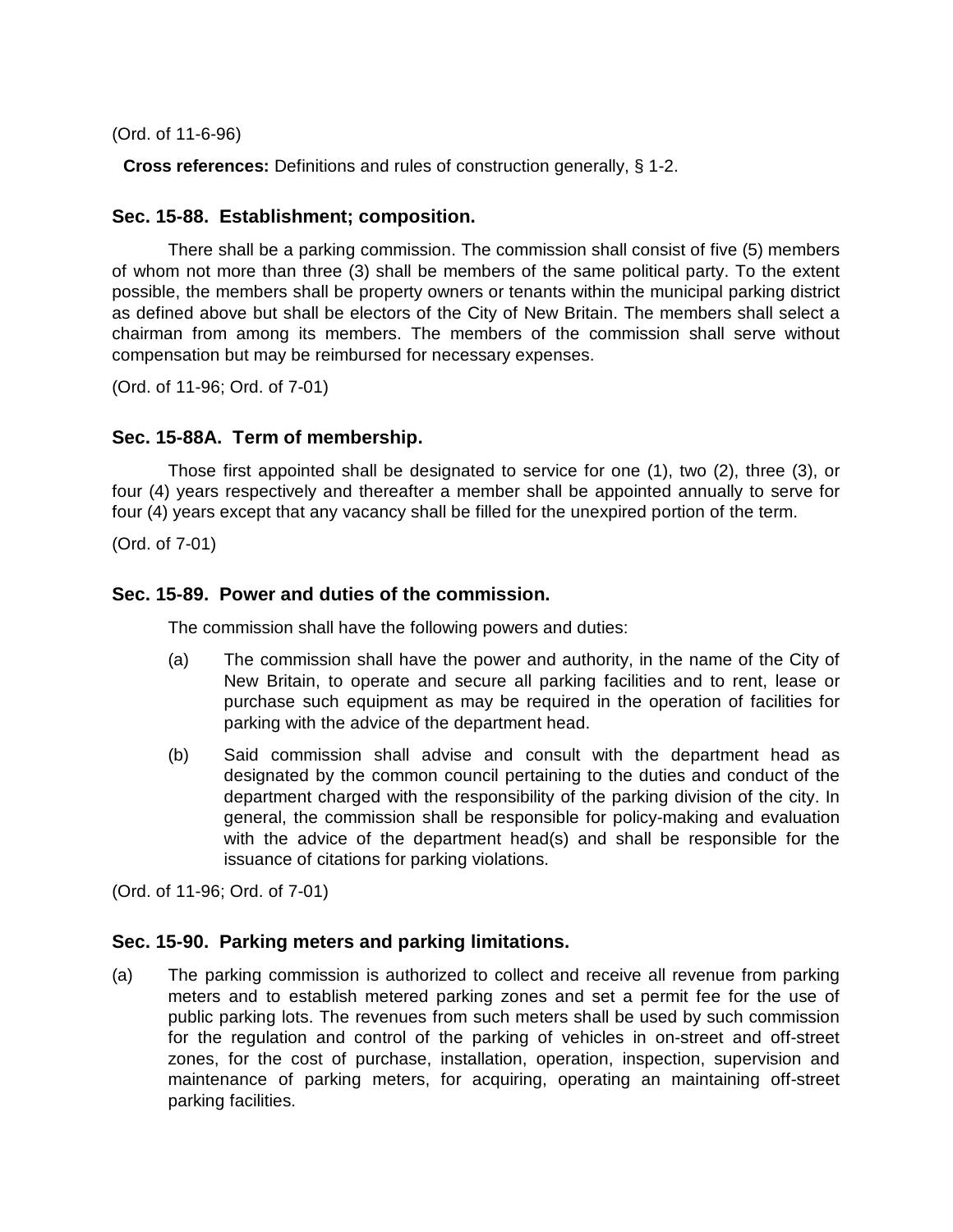- (b) Parking permits may be obtained at city hall through the parking authority free of charge for a six-month period for residents of:
	- (1) Glen Street, north of W. Pearl Street;
	- (2) Arch Street, north of Grand Street;
	- (3) Prospect Street; and
	- (4) Camp Street, north of Grand Street.

Residents must show identification proving residency of the areas listed in this section and must show valid State of Connecticut registration for the vehicle that will be using the permit. One (1) free parking permit will be allowed for each resident showing proof of residency and valid vehicular registration. Additional parking permits may be purchased by residents for \$15.00 per month per vehicle. Residents will be granted additional nonconcurrent six-month parking permits, without charge, as long as proof of residency is shown upon obtaining the permit.

(Ord. of 11-96; Ord. No. 28373-2, 2-25-05)

#### **Sec. 15-91. Employees.**

All personnel employed by the parking commission to enforce parking rules and regulations in parking facilities shall be deemed to be employees of the parking commission but shall be under the day to day supervision and direction of the city property manager who shall have all the powers with respect to such employees as is vested in department heads under the provisions of any collective bargaining agreement.

(Ord. of 11-96; Ord. of 6-98)

**Editor's note:** An ordinance adopted June 2, 1998, amended Ch. 15 by adding new provisions designated as § 15-90. Since said chapter already contained provisions designated as § 15-90, the editor, at his discretion, has redesignated these new provisions as § 15-91.

Secs. 15-92--15-100. Reserved.

\_\_\_\_\_\_\_\_\_\_

\_\_\_\_\_\_\_\_\_\_

## **DIVISION 3. HANDICAPPED PARKING\***

**\*State law references:** Parking privileges of handicapped persons generally, G.S. § 14-253a; parking privileges of handicapped veterans, G.S. § 14-254.

#### **Sec. 15-101. Applicability.**

This division shall apply to all new and existing nonresidential sites that have a parking area for twenty (20) or more vehicles, including but not limited to, shopping centers, office buildings, commercial buildings, mercantile buildings, warehouses, storage buildings, manufacturing buildings, hospitals, convalescent homes, schools and public buildings. In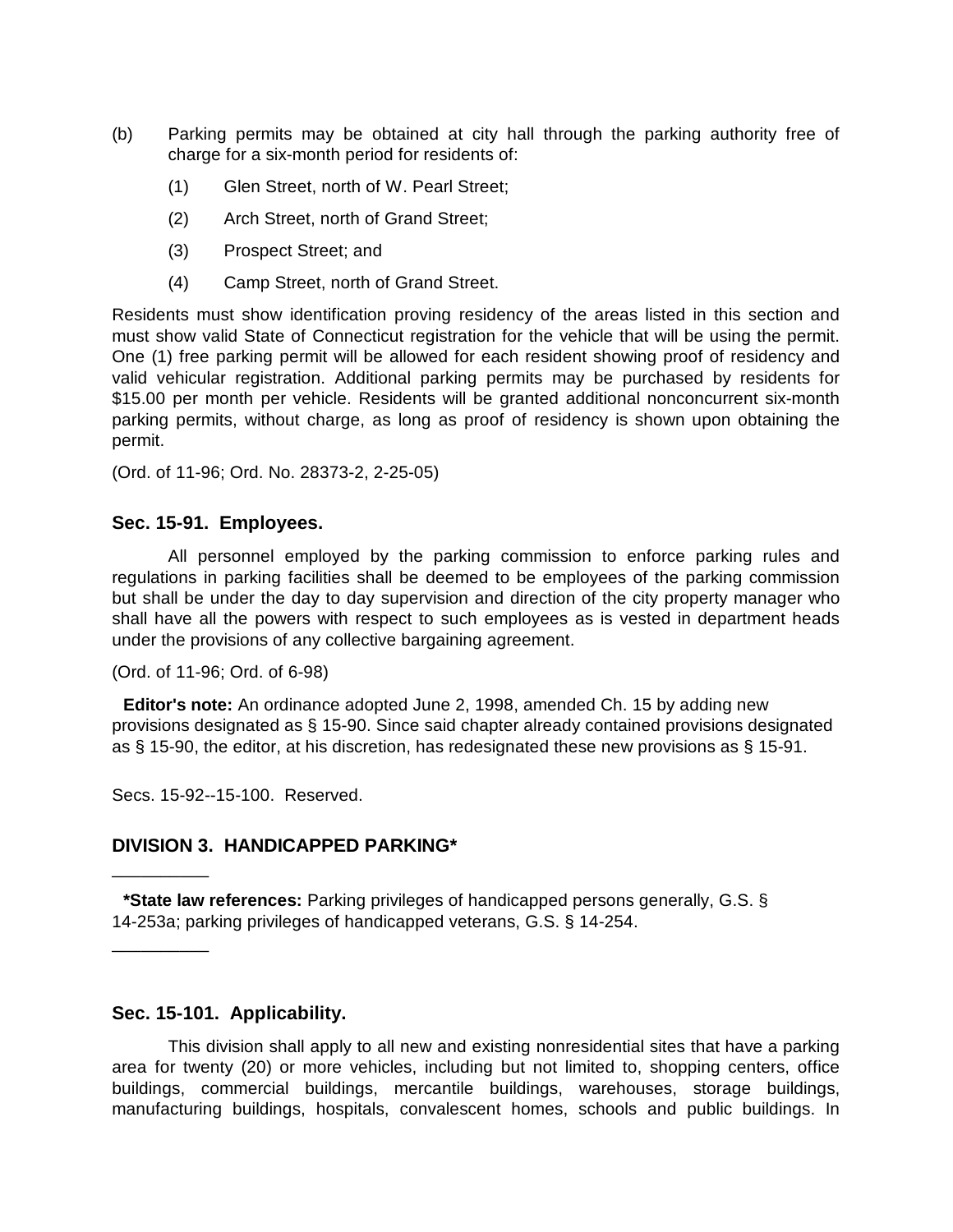addition, the traffic authority may designate handicapped parking spaces on city roads which shall be of such size and location as he may specify.

(Code 1970, § 22-40(a); Ord. of 6-80)

## **Sec. 15-102. Use of specially designated spaces restricted.**

After establishment of specially marked parking spaces for handicapped persons, no person shall park a motor vehicle in such space unless a handicapped person is either a passenger or occupant of the vehicle, and the vehicle contains a designation issued by the commissioner of motor vehicles pursuant to the general statutes, which designation shall be visible as per the general statutes, or a handicapped designation issued by other governmental authority.

(Code 1970, § 22-40(b); Ord. of 6-80)

#### **Sec. 15-103. Number of spaces to be provided; location.**

(a) On each site having parking spaces for at least twenty (20) but not more than twenty-five (25) spaces, at least one space shall be specially designated and reserved for handicapped parking. Additional spaces for handicapped parking shall be in accordance with the following table:

| <b>Total Parking</b><br>on Site | Required Number of Handicapped Parking Spaces |
|---------------------------------|-----------------------------------------------|
| $26 - 50$                       |                                               |
| $51 - 75$                       |                                               |
| $76 - 100$                      | 4                                             |
| $101 - 150$                     | 5                                             |
| 151 -- 200                      | h                                             |
| 201-300                         |                                               |
| 301--400                        | 8                                             |
| 401 -- 500                      | a                                             |
| 501--1000                       | 2% of total                                   |
| <b>Over 1000</b>                | 20 plus 1 for each 100 over 1000              |

TABLE INSET<sup>.</sup>

- (b) Parking spaces for the handicapped shall be located as close as possible to elevators, ramps, walkways and entrances, and so located that the handicapped person is not compelled to wheel or walk behind parked vehicles to reach entrances, ramps, walkways and elevators.
- (c) The exact location of the parking spaces shall be designated by the traffic authority or his designee.

(Code 1970, § 22-40(c); Ord. of 6-80)

#### **Sec. 15-104. City marking of spaces.**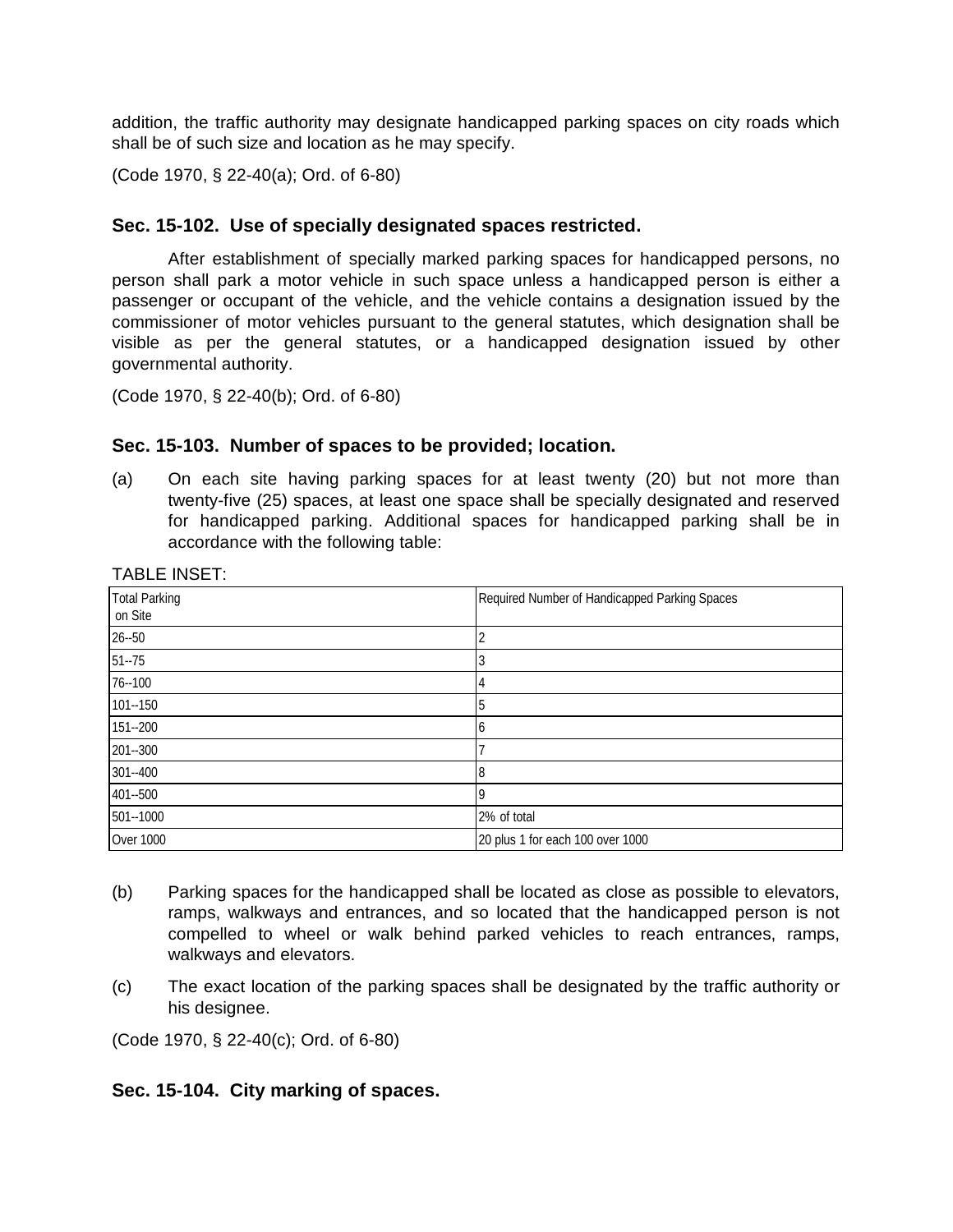Each such space designated for handicapped parking shall be not less than fifteen (15) feet in width, including three (3) feet of cross hatch, unless otherwise required under the provisions of the state building code, or unless the same would create a nonconforming condition, in which event, the existing stall width shall be permitted for those spaces which exceed the required number of spaces under state law. Each space shall be designated by above grade signs with white lettering against a blue background and shall bear the words "HANDICAPPED PARKING STATE PERMIT REQUIRED" and "VIOLATORS WILL BE FINED." Such signs shall be erected, installed and maintained by, and at the expense of the owner of such site. In the event, the signs and markings called for herein are not installed within thirty (30) days after written direction of the traffic authority, the city may proceed to install the same and impose the costs thereof against the owner of the site. If the owner shall fail to reimburse the city for the cost of installation within thirty (30) days of receipt of a bill thereof, the board of police commissioners shall place a lien upon said property.

(Code 1970, § 22-40(d); Ord. of 6-80; Ord. of 11-94)

## **Sec. 15-105. Owner's responsibility for violations.**

The registered owner of any vehicle parked in violation of this division shall be presumed to be the operator at the time of the violation.

(Code 1970, § 22-40(f); Ord. of 6-80)

#### **Sec. 15-106. Penalties.**

- (a) Whenever any vehicle shall be found parked in violation of this division, any city police officer may issue a ticket for such violation, which ticket shall provide for a fine of ninety-nine dollars (\$99.00) payable to the city, which fine remitted to the finance department within seven (7) days of the issuance of the ticket. If any such fine is not paid within seven (7) days, a penalty in an amount equal to three (3) times the fine shall immediately become due and payable in addition to the original fine and a warrant may be issued for the arrest of the violator.
- (b) Any owner of property who shall fail to designate handicapped parking as required under the provisions of this division, shall be subject to a fine of ninety-nine dollars (\$99.00).

(Code 1970, § 22-40(e); Ord. of 6-80; Ord. of 5-81; Ord. of 6-90; Ord. of 9-92; Ord. of 11-94; Ord. of 11-96; Ord. No. 28269-2, 11-18-04; Res. No. 29316-2, 10-27-06)

Secs. 15-107--15-115. Reserved.

## **DIVISION 4. SNOW EMERGENCY RESTRICTIONS**

#### **Sec. 15-116. Definitions.**

The following definitions shall apply in the interpretation and enforcement of this division: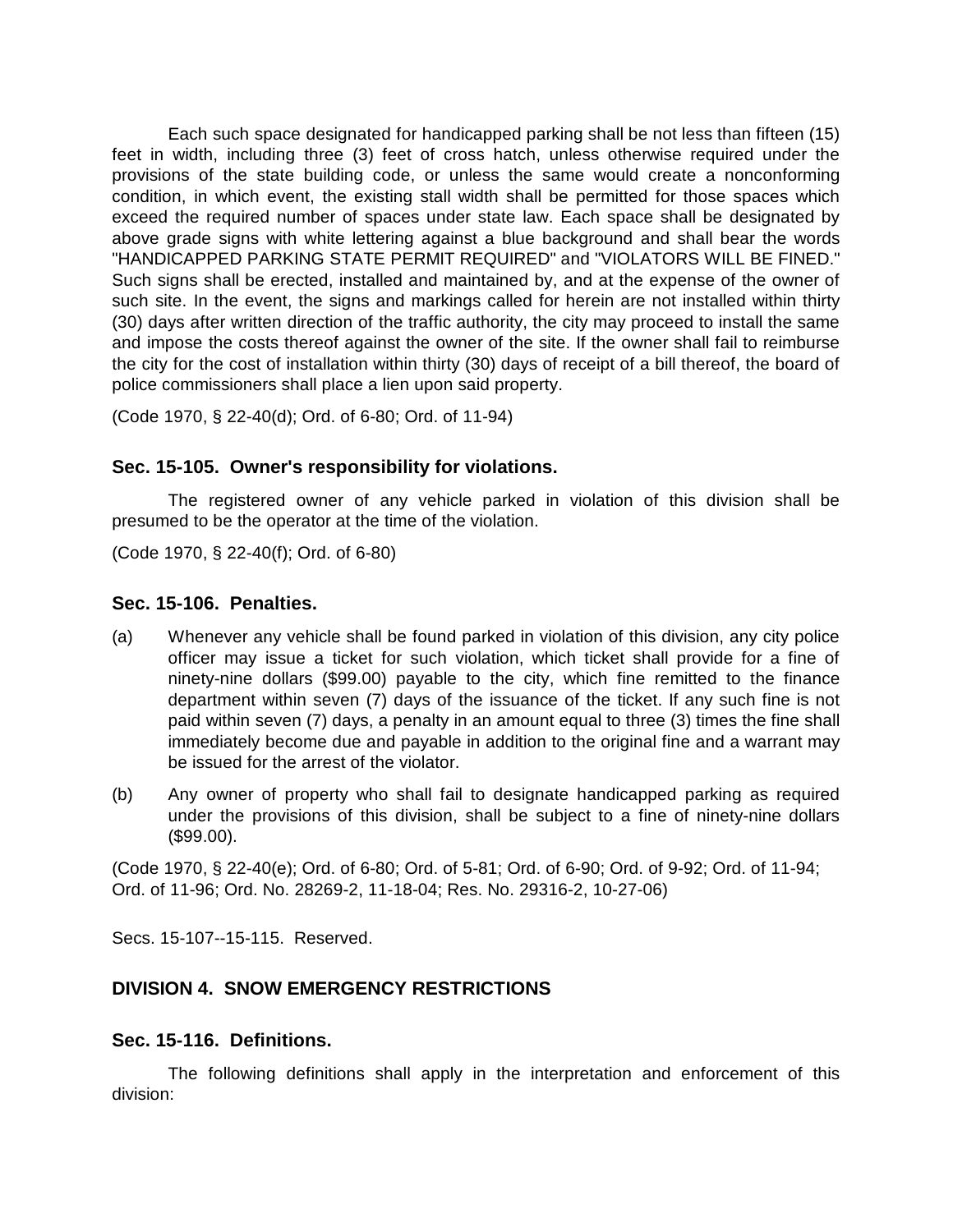*Mayor* means the chief executive officer of the city or, at his designation, the director of public works or the general superintendent of public works.

*Roadway* means that portion of a street or highway improved, designed, or ordinarily used for vehicular travel, exclusive of the berm or shoulder.

*Secondary streets* are any streets which are not marked "snow emergency routes."

*Snow emergency routes* are those streets marked as such in accordance with the provisions of this division.

*Street* or *highway* means the entire width between the boundary lines of every way publicly maintained when any part thereof is open to the use of the public for purposes of vehicular travel.

(Code 1970, § 22-41(1); Ord. of 2-83)

**Cross references:** Definitions and rules of construction generally, § 1-2.

## **Sec. 15-117. Parking on snow emergency routes and secondary streets restricted.**

- (a) Whenever the mayor finds, on the basis of falling snow, sleet or freezing rain, or on the basis of a forecast by the U.S. Weather Bureau or other weather service, of snow, sleet or freezing rain, that weather conditions will make it necessary that motor vehicle traffic be expedited and that parking on city streets be prohibited or restricted for snow plowing and other purposes, the mayor may put into effect a parking prohibition on parts of or all snow emergency routes and secondary streets, by declaring it in a manner prescribed by this division.
- (b) While the prohibition by the mayor is in effect, no person shall park or allow to remain parked any vehicle on any street to which such prohibition applies.
- (c) The mayor shall cause each declaration made by him, pursuant to this division to be publicly announced. Each public announcement shall describe the action taken by the mayor, including the time it became or will become effective.
- (d) The mayor shall make or cause to be made a record of each time and date when any declaration is announced to the public in accordance with this section.
- (e) Whenever the mayor shall find that the conditions which give rise to a parking prohibition in effect pursuant to this division no longer exist, he may declare the prohibition terminated, in whole or in part.

(Code 1970, § 22-41(2); Ord. of 2-83; Res. No. 29316-2, 10-27-06)

#### **Sec. 15-118. Night parking on snow emergency routes.**

- (a) From December first through April fifteenth of each year, no person shall park, or allow to remain parked any vehicle on any "snow emergency route" between the hours of 1:00 a.m. and 5:00 a.m.
- (b) On each street designated by this division as a snow emergency route, the mayor shall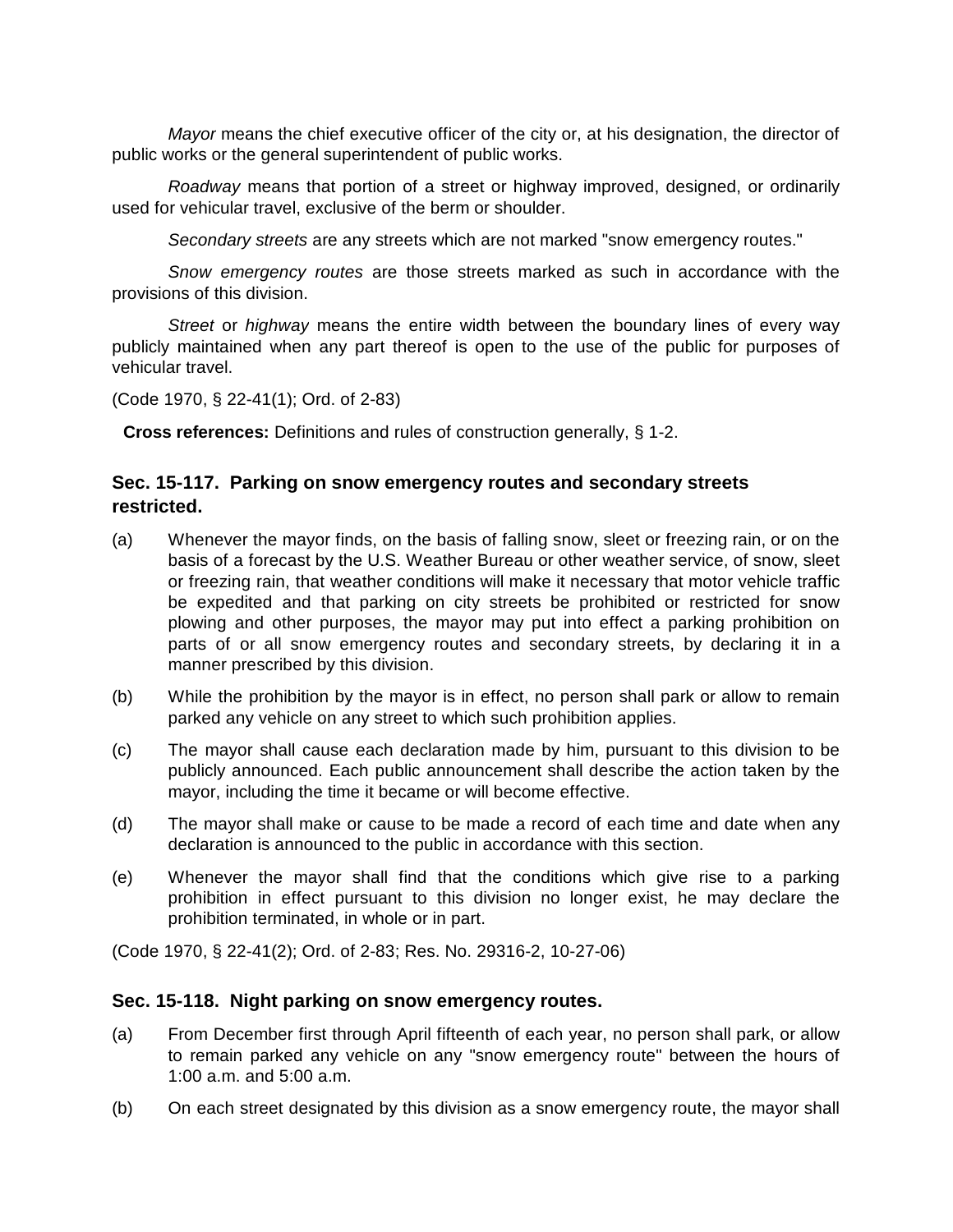cause to have posted signs at appropriate intervals which shall be distinctive and uniform in appearance and shall be plainly readable to persons traveling on the street or highway.

(Code 1970, § 22-41(3); Ord. of 2-83; Ord. of 5-89; Res. No. 29316-2, 10-27-06)

## **Sec. 15-119. Stalled vehicles on snow emergency routes and secondary streets.**

Whenever a vehicle becomes stalled for any reason, in violation of the mayor's parking ban or the ban of night parking on the snow emergency routes, the person operating or responsible for such vehicle shall take immediate action to have the vehicle towed or pushed off the roadway. Failure to take the necessary efforts to remove such stalled vehicle shall result in a violation of this division.

(Code 1970, § 22-41(4); Ord. of 2-83)

## **Sec. 15-120. Removal, impounding and return of vehicles.**

- (a) Members of the police department are hereby authorized to remove or have removed, a vehicle from a street to a garage or area designated or maintained by the police department or by the city when a vehicle is parked, stalled or abandoned in violation of this division.
- (b) No person shall recover any vehicle removed in accordance with this section except as provided herein. Before the owner or person in charge of such vehicle shall be allowed to recover it from the place where it has been placed or impounded, he shall present to a member of the police department evidence of his identity and right to possession of the vehicle, shall sign a receipt for its return, and shall pay the cost of removal, the fine, and all costs of storage accrued.
- (c) It shall be the duty of the police department to keep a record of each vehicle removed in accordance with this section. The record shall include a description of the vehicle, its license number, the date and time of its removal, where it was removed from, its location, the name and address of its owner and last operator, if known, its final disposition and the parking violation involved.
- (d) This section shall be supplemental to any other provisions of law granting members of the police department authority to remove vehicles.

(Code 1970, § 22-41(6); Ord. of 2-83)

#### **Sec. 15-121. Snow emergency routes designated.**

The following streets or portions of streets within the city are hereby designated snow emergency routes:

*Alexander Street. Allen Street. Arch Street.*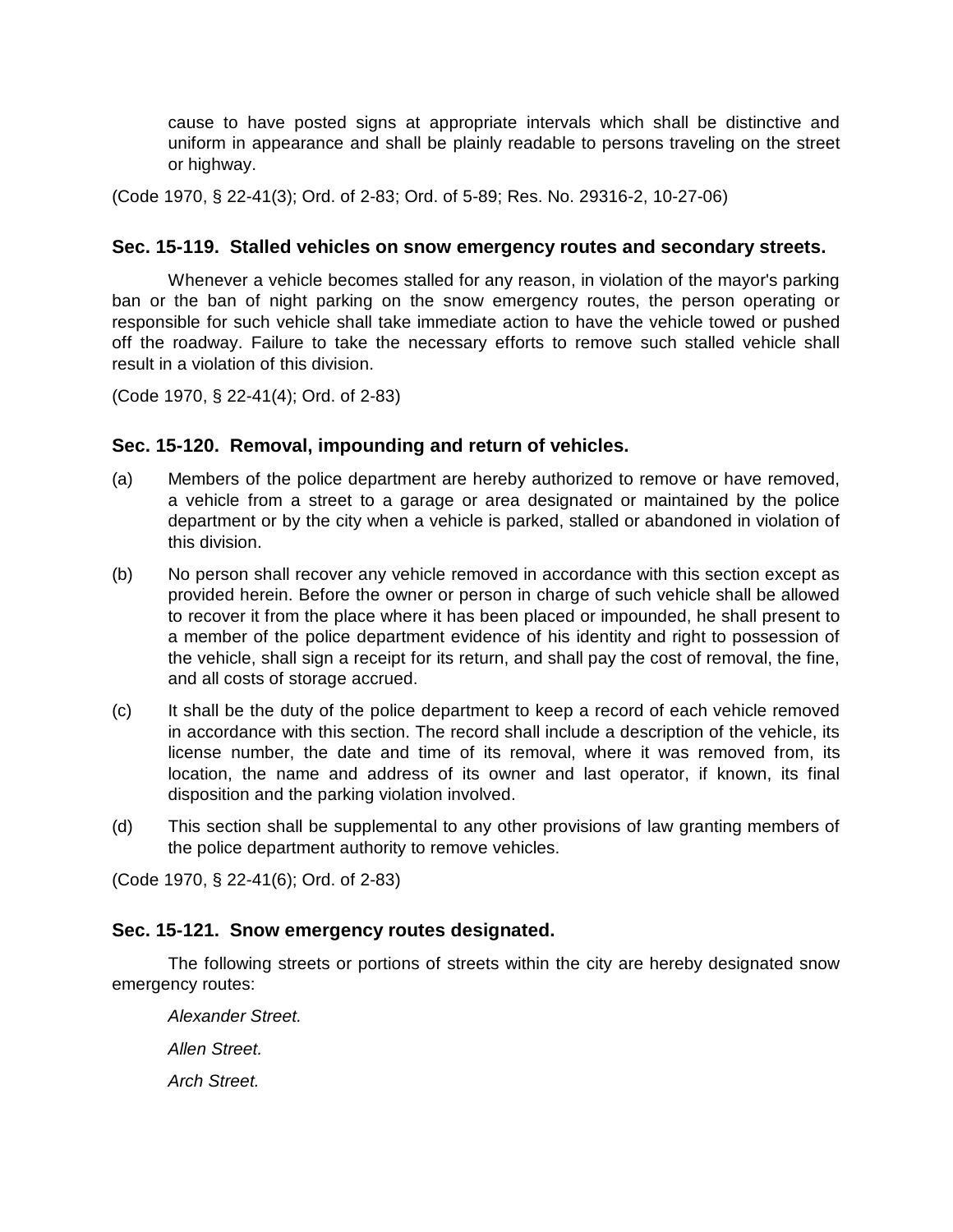*Beaver Street,* from North Street to Farmington Avenue.

*Black Rock Avenue.*

*Brittany Farms Road.*

*Broad Street.*

*Brown Street,* excepting the south side thereof between High Street and Burritt Street.

*Burritt Street.*

*Carlton Street.*

*Chestnut Street.*

*Child Street,* from Newington Avenue to Connecticut Avenue.

*Columbus Boulevard,* from Cedar Street to Ellis Street.

*Corbin Avenue.*

*Court Street.*

*Dwight Street.*

*East Main Street.*

*East Street.*

*Eddy Glover Boulevard.*

*Ella Grasso Road.*

*Farmington Avenue.*

*Franklin Square.*

*Governor Street,* from Farmington Avenue to Corbin Avenue.

*Grand Street.*

*Griswold Street,* between Grand and Hart Streets.

*Grove Street,* between Myrtle and Broad Streets.

*Hart Street.*

*Hartford Road.*

*Horse Plain Road.*

*John Downey Drive.*

*Jubilee Street.*

*Kensington Avenue.*

*Lafayette Street.*

*Lincoln Street,* between Black Rock Avenue and West Main Street.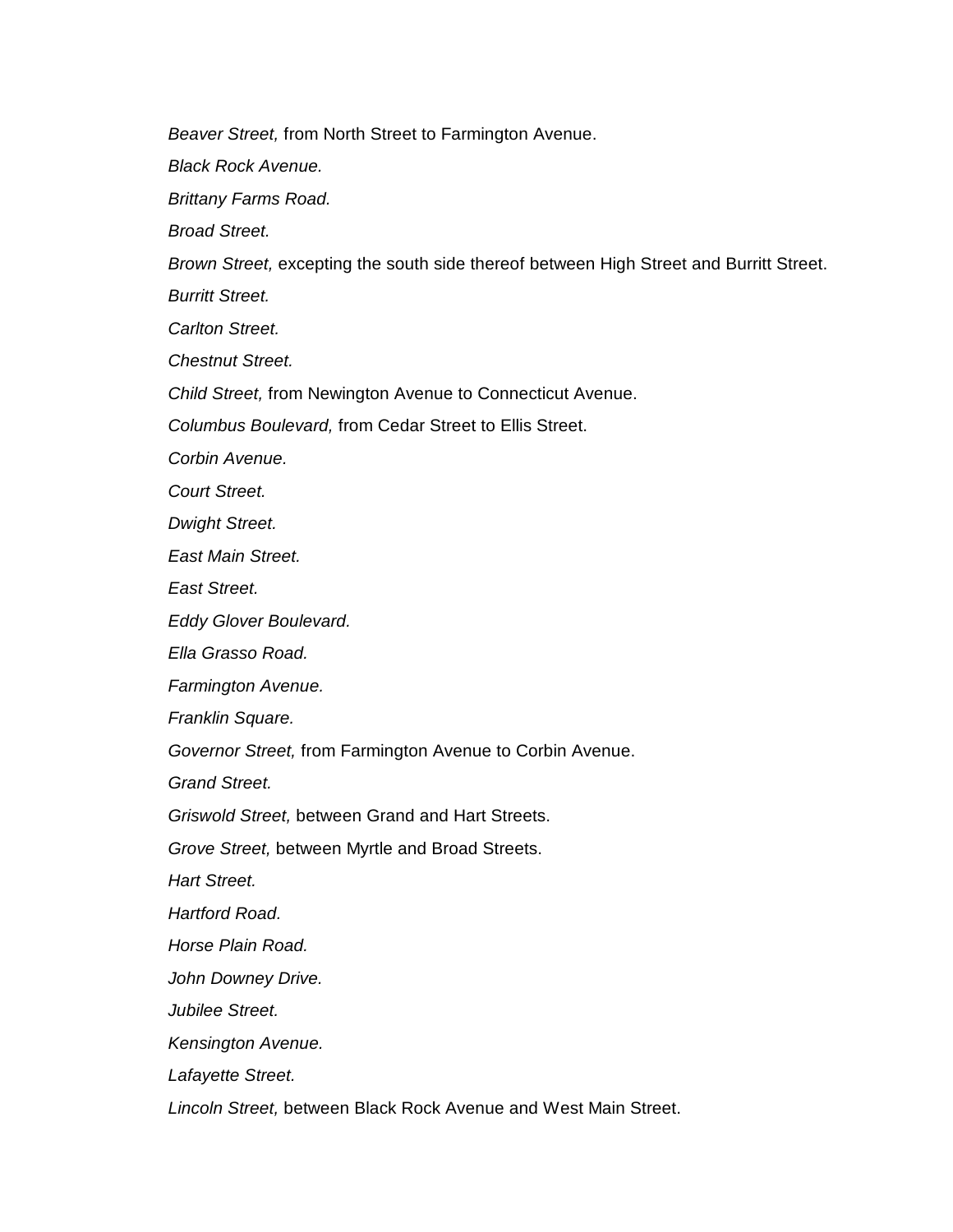*Main Street.*

*Market Street.*

*Martin Luther King Drive.*

*McClintock Street.*

*Myrtle Street.*

*North Street,* from Main Street to Martin Luther King Drive.

*Oak Street,* from North Street to Allen Street.

*Osgood Avenue,* between Slater Road and Farmington Avenue.

*Paul J. Manafort Drive*

*Prospect Street.*

*Russell Street.*

*Slater Road.*

*South High Street.*

*South Main Street.*

*South Street.*

*Stanley Street.*

*Veterans' Drive.*

*Village Square Drive.*

*Walnut Street.*

*Washington Street.*

*West Main Street.*

*Woodland Street,* north side only.

(Code 1970, § 22-41(18); Ord. of 1-85; Ords. of 4-88(2); Ord. of 5-89; Ords. of 1-90(2); No. 26824-1, 2-27-02)

## **Sec. 15-122. Fines and storage charges for parking on snow emergency routes and secondary streets.**

- (a) Parking in violation of any section of this division shall be punishable by a fine of one hundred dollars (\$100.00) for each violation. Under no condition shall such snow fine double.
- (b) If the vehicle of any violator of this division is towed, and if the city has the duty and responsibility to watch and protect such illegally parked vehicle, the operator shall be subject to a twenty dollar (\$20.00) a day storage charge if he fails to claim his vehicle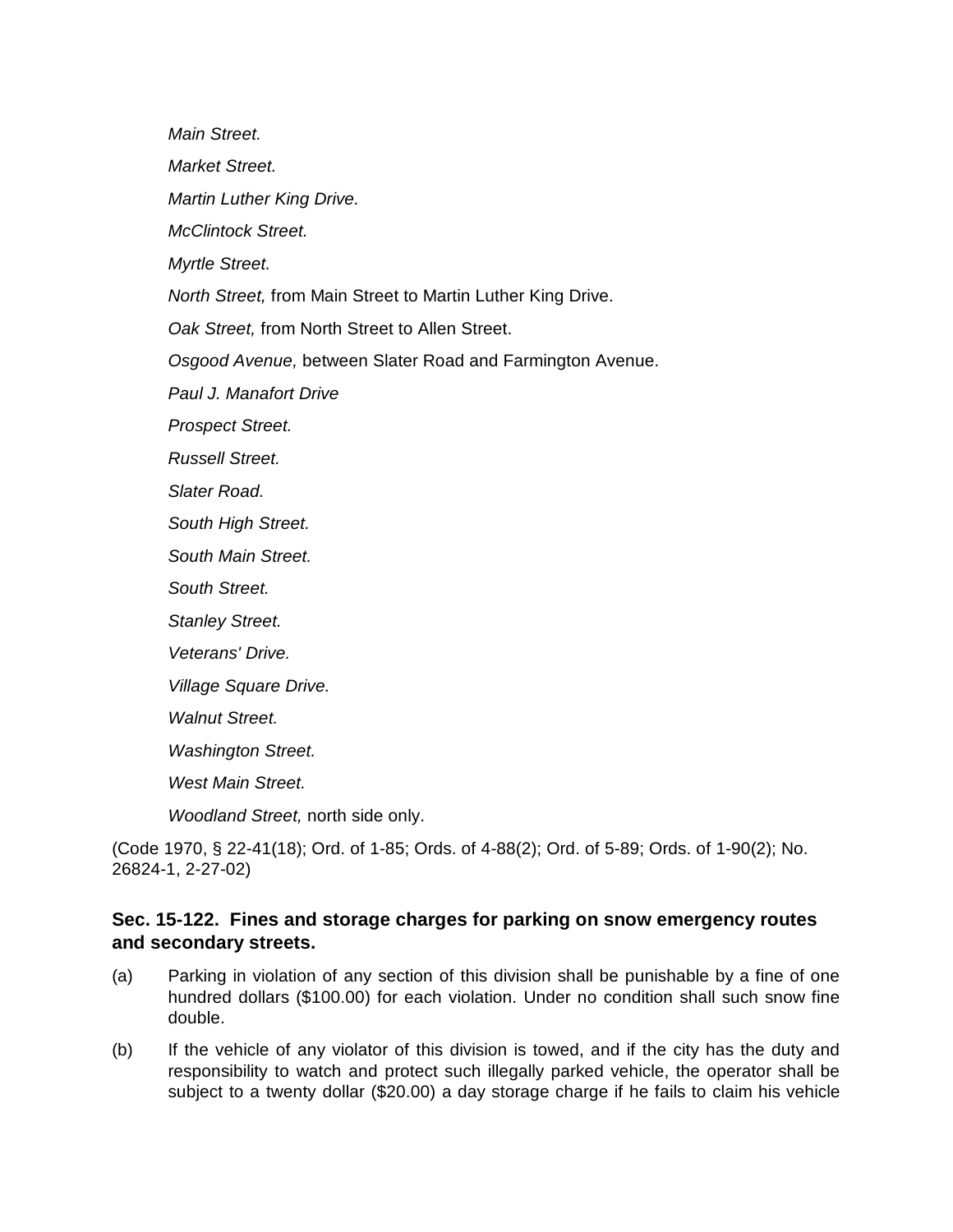within twenty-four (24) hours after the vehicle has been towed.

(c) The owner or operator of any vehicle parked in violation of this division shall be liable to the city for the payment of such fines and storage charges that accrue.

(Code 1970, § 22-41(5); Ord. of 2-83; Ord. of 2-7-90; Res. No. 29316-2, 10-27-06)

## **Sec. 15-123. Effect of division on other ordinances.**

- (a) Nothing in this division shall be construed to permit parking at any time or place where it is forbidden by any other provision of law.
- (b) Any provision of this division which becomes effective by declaration of the mayor shall, while temporarily in effect, take precedence over other conflicting ordinances normally in effect, except that it shall not take precedence over provisions of law relating to traffic accidents, emergency travel of authorized emergency vehicles or emergency traffic directions by a police officer.

(Code 1970, § 22-41(7); Ord. of 2-83)

Secs. 15-124--15-135. Reserved.

# **ARTICLE V. MOTORCYCLES, MOPEDS AND ALL TERRAIN VEHICLES**

#### **Sec. 15-136. Definitions.**

For the purposes of this article:

*All terrain vehicle* shall mean any vehicle so designed, built, modified or designed that it is capable of transporting persons or property over several types of surface or in areas where there is no paved roadway.

*Moped* shall mean a two-wheeled, pedal-assisted, motor-driven vehicle capable of carrying one or more persons at low rates of speed and shall include scooters, Vespas and other similar or related vehicles.

*Motorcycle* shall mean all two- or three-wheeled motor operated devices capable of transporting or carrying one or more persons and shall include all forms of modified vehicles such as "dirt-bikes," "trailbikes," "motorcross," "endurance," "flat-track" or similar.

*Property of the city* shall include, but not be limited to, all park, golfcourse, school, parking or municipal areas under the control of any city board or commission.

(Code 1970, § 22-47; Ord. of 6-80)

**Cross references:** Definitions and rules of construction generally, § 1-2.

#### **Sec. 15-137. Operation restricted.**

(a) *Municipal property.* No person shall operate or cause to be operated any motorcycle, vehicle, moped or all terrain vehicle upon the property of the city except on established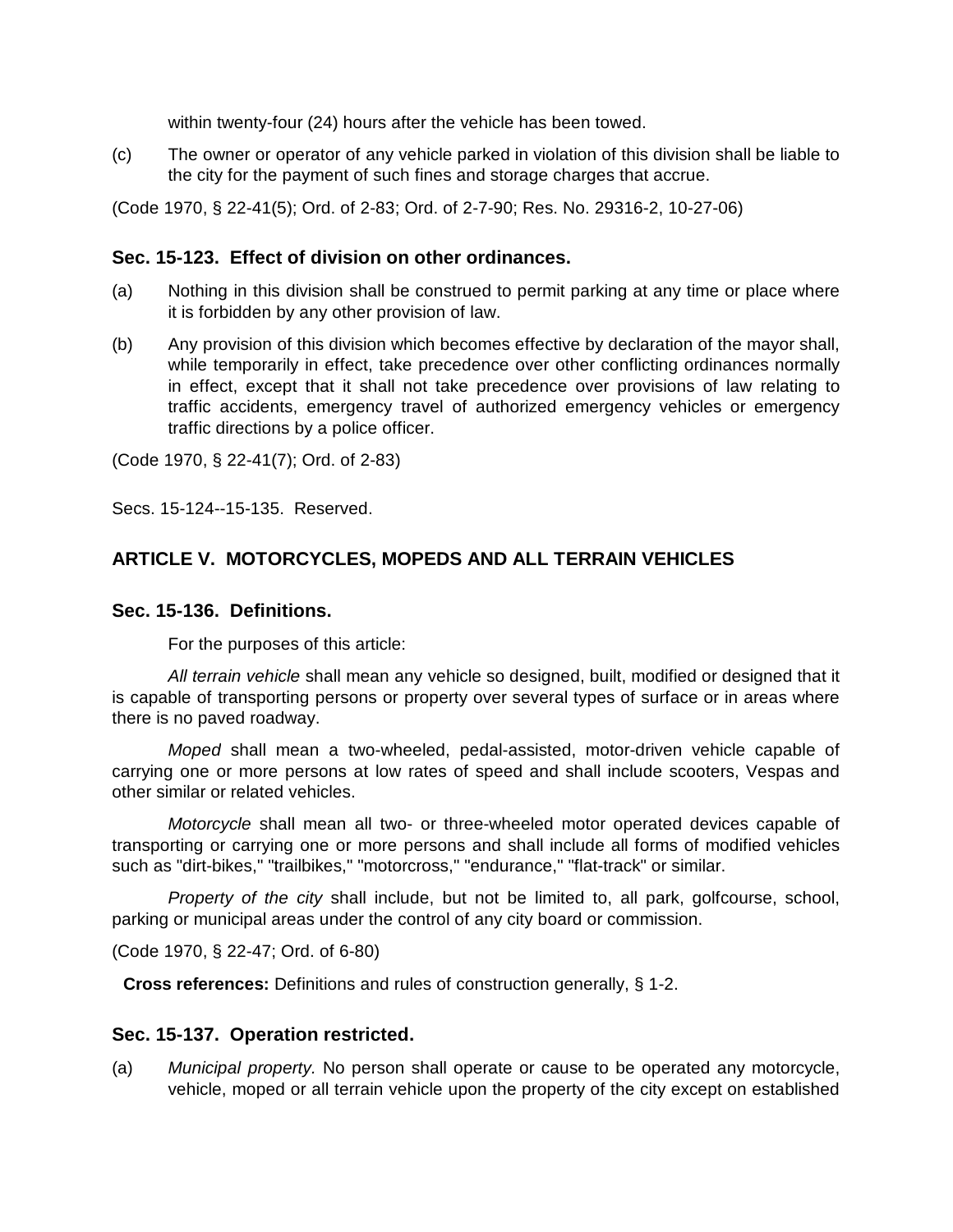roadways, paths, paved areas or streets where the operation of all motor vehicles is allowed either by state law, ordinance, rule or special permit.

- (b) *Sidewalks.* No person shall operate or cause to be operated any motorcycle, moped or all terrain vehicle on any sidewalk or pedestrian walkway within the city except to cross the same or to place a moped upon such sidewalk for the purpose of parking same if the location where the moped is to be parked is such as it will not interfere with pedestrian traffic.
- (c) *License required.* All motorcycles, mopeds or all-terrain vehicles operated within the city must bear appropriate license plates or markers as required by state law.
- (d) *Private property.* No person shall operate or cause to be operated any motorcycle, vehicle, moped or all terrain vehicle upon any private property within the city except with express permission of the owner thereof.
- (e) *Noise.* No person shall operate or cause to be operated any motorcycle, moped or vehicle, or all terrain vehicle which is so designed, modified, altered or broken as to emit unreasonably loud or offensive levels of noise.

(Code 1970, § 22-48; Ord. of 6-80)

#### **Sec. 15-138. Penalties.**

Violation of any section of this article shall result in the following penalties:

- (1) For first violation, punishment as provided in section 1-15 of this Code.
- (2) Notwithstanding subparagraph (1) of this section, any person found guilty of violation of this article where such violation caused damage to either private or municipal property, the individuals shall be liable to pay damages for the repair of same.

(Code 1970, § 22-49; Ord. of 6-80)

#### **Sec. 15-139. Reserved.**

\_\_\_\_\_\_\_\_\_\_

\_\_\_\_\_\_\_\_\_\_

## **ARTICLE VI. PROCEDURE FOR ENFORCEMENT OF MUNICIPAL PARKING ORDINANCE FOR OPERABLE MOTOR VEHICLES\***

**\*Cross references:** Stopping, standing and parking, § 15-66 et seq.

**State law references:** Hearing procedure for parking violations, G.S. § 7-152b.

#### **Sec. 15-140. Appointment of hearing officer.**

In accordance with section 7-152b of the Connecticut General Statutes, the following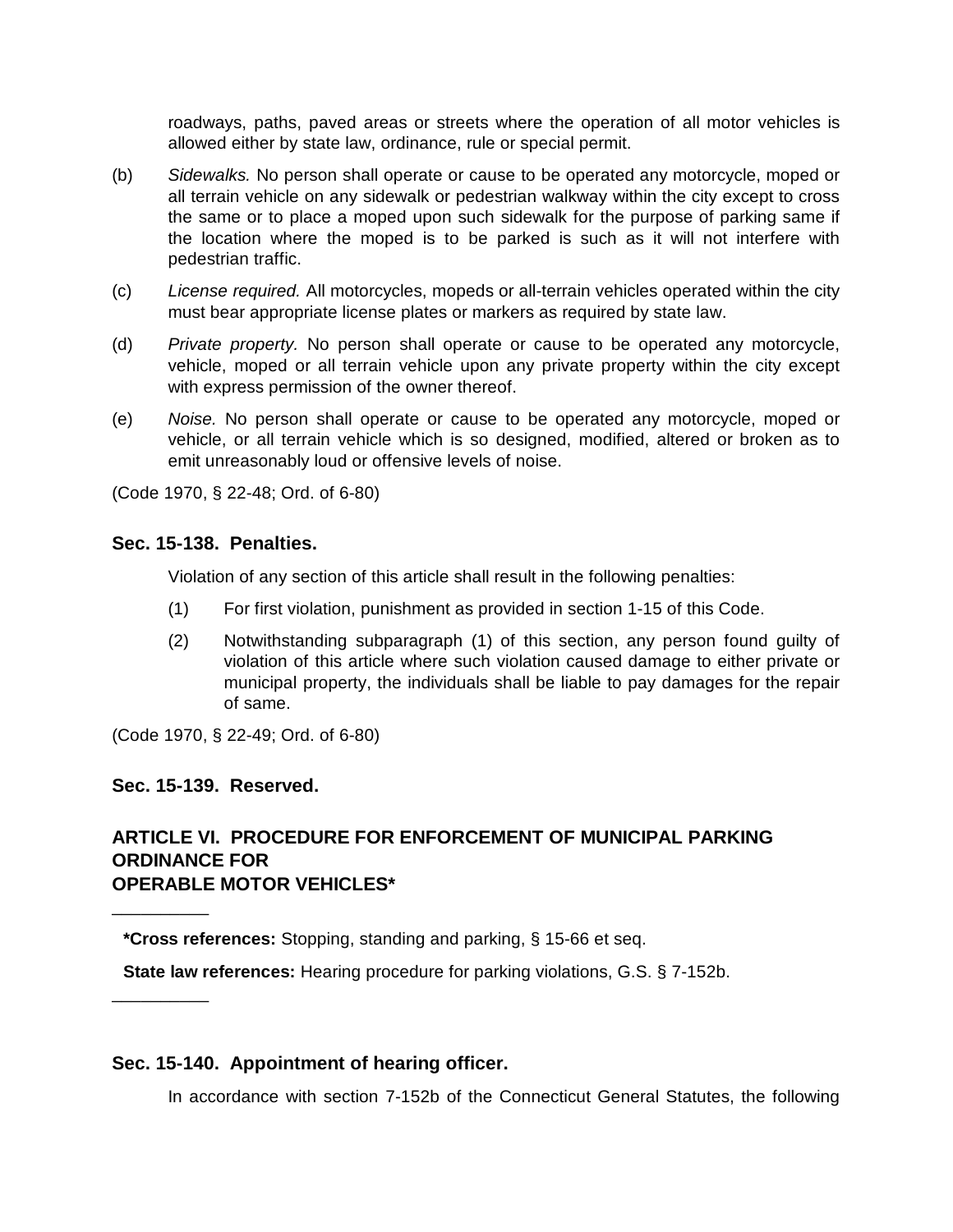procedure is established for the enforcement of parking ordinances of the City of New Britain. The parking violation hearing will be conducted by one (1) of the hearing officers appointed pursuant to subsection 1-17(a) of the Code of Ordinances. One (1) of such hearing officers shall be designated as chief hearing officer. No such hearing officer shall be a police officer, a person working in a police department or a person authorized to issue parking tickets, but any other municipal employee may be appointed as a parking violation hearing officer in addition to his or her other duties. No such hearing officer or person working under the direction of such hearing officer may otherwise directly or indirectly engage in the private business of collecting the fines, assessments or judgments imposed hereunder. All such parking violation hearing officers shall serve for a term of two (2) years.

(Ord. of 12-87, § 1; Res. No. 29536-2, 5-9-07)

## **Sec. 15-141. Notice to parking violators.**

Within two (2) years after the expiration of the final period for the uncontested payment of fines, penalties, costs or fees for any alleged violation of any parking ordinance duly adopted by the city pursuant to the general statues, the finance director shall send notice to the motor vehicle operator, if known, or the registered owner of the vehicle, by first class mail at his address according to the registration records of the State of Connecticut Department of Motor Vehicles. Such notice shall inform the operator or owner:

- (a) Of the allegation against him and the amount of the fines, penalties, and costs of fees due;
- (b) That he may contest his liability before a parking violation hearing officer by delivering in person or by mail written notice within ten (10) days of the date thereof;
- (c) That if he does not demand such a hearing, an assessment and judgment shall enter against him; and
- (d) That such judgment may issue without further notice.

(Ord. of 12-87, § 1)

## **Sec. 15-142. Admission of parking violation.**

If the person receiving the notice required pursuant to section 15-141 hereof does not either (a) pay the full amount of the fines, penalties, costs or fees without requesting a hearing, or (b) request a hearing as provided herein, within ten (10) days after the date of such notice, such person shall be deemed to have admitted liability and the finance director shall certify such person's failure to respond to the chief hearing officer. The chief hearing officer shall thereupon enter and assess the fines, penalties, costs or fees provided for by the applicable ordinance and shall follow the procedures set forth herein.

(Ord. of 12-87, § 1)

#### **Sec. 15-143. Prima facie evidence.**

Whenever a violation of such ordinance occurs, proof of the registration number of the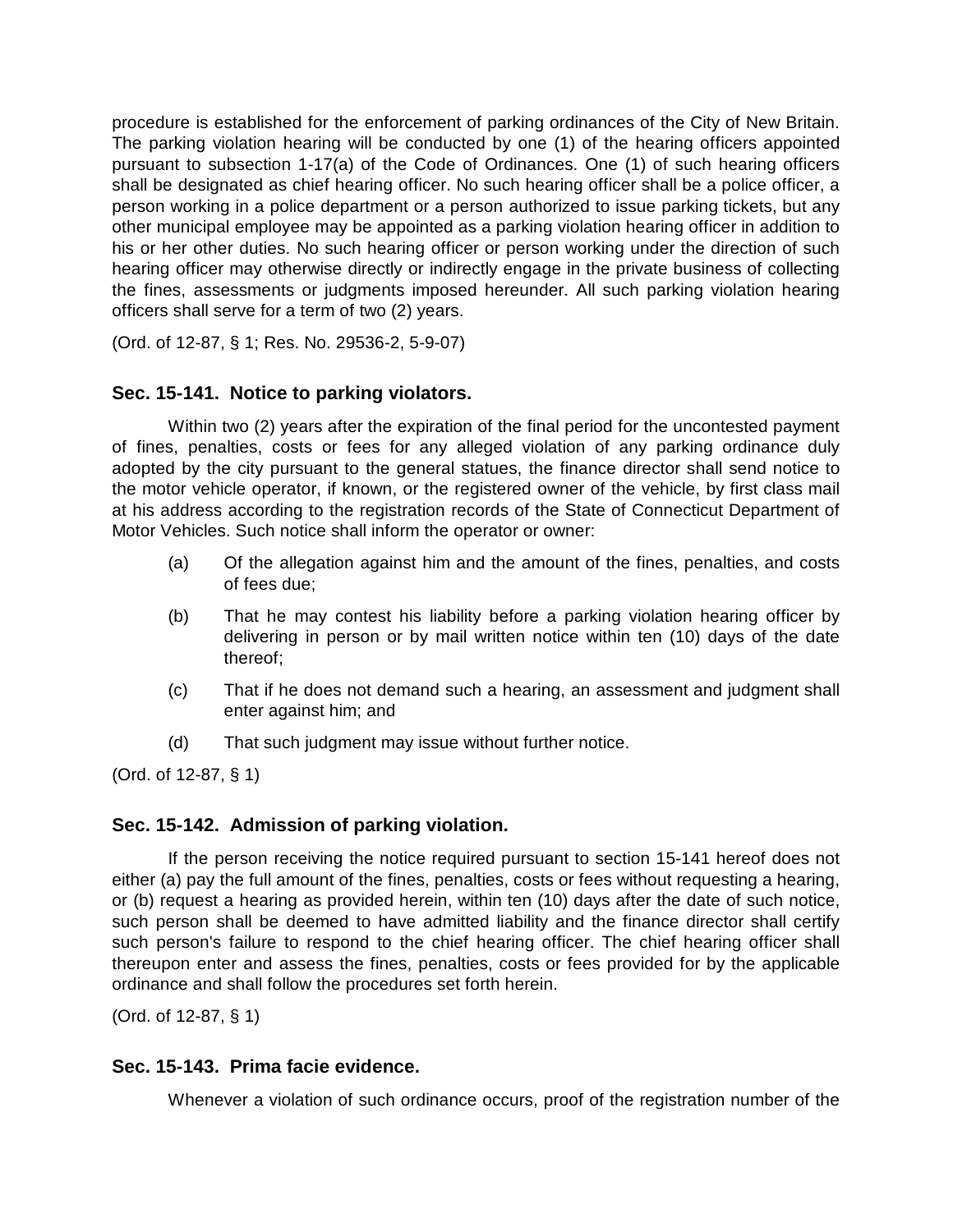motor vehicle involved shall be prima facie evidence in all proceedings provided for in this section that the owner of such vehicle was the operator thereof, provided, the limitation on the liability of a lessee under section 14-107 of the Connecticut General Statutes shall apply.

(Ord. of 12-87, § 1)

## **Sec. 15-144. Appeal process.**

Any person receiving a notice pursuant to section 15-141 of this article may request a hearing by mailing or delivering such request in writing to the chief hearing officer at the place designated within ten (10) days after the date of such notice. The chief hearing officer shall promptly schedule a hearing and give notice of the date, time and place of such hearing to the person requesting it. Such hearing shall be held not less than fifteen (15) nor more than thirty (30) days from the date of the mailing of notice, provided the chief hearing officer shall grant any reasonable request by any interested party for postponement or continuance upon good cause shown. The presence of the policeman or issuing officer shall be required at the hearing if the person requesting the hearing so requests. A designated city official, other than the hearing officer, may present evidence on behalf of the city. If such person fails to appear at a hearing for which correct notice has been duly sent, the presiding hearing officer may enter an assessment of default against him, in the amount of the fines, penalties, costs or fees provided for by the applicable parking ordinance.

(Ord. of 12-87, § 1)

## **Sec. 15-145. Decision of hearing officer; failure to pay assessment.**

The hearing officer presiding at any hearing convened in accordance with the provisions of this article shall announce his decision at the end of the hearing. If he determines the person is not liable, he shall dismiss the matter and enter his determination in writing accordingly. If he determines the person is liable for the violation, he shall forthwith enter and assess the fines, penalties, costs or fees against such person as provided by the applicable ordinance.

If such assessment is not paid on the date of its entry, the hearing officer shall send by first class mail a notice of assessment to the person found liable and shall file, not less than thirty (30) days nor more than twelve (12) months after such mailing, a certified copy of the notice or assessment with the clerk of the superior court for the fifteenth geographical area, together with an entry fee of eight dollars (\$8.00), or such other amount as may from time to time be required by law, and request that said clerk enter judgment against such person in favor of the city of New Britain as provided in this article.

(Ord. of 12-87, § 1)

#### **Sec. 15-146. Right to judicial review.**

The person against whom an assessment has been entered in accordance with this article is entitled to judicial review by way of appeal within thirty (30) days of the mailing of notice of assessment. The appeal shall be filed in accordance with Connecticut General Statutes section 7-152(b).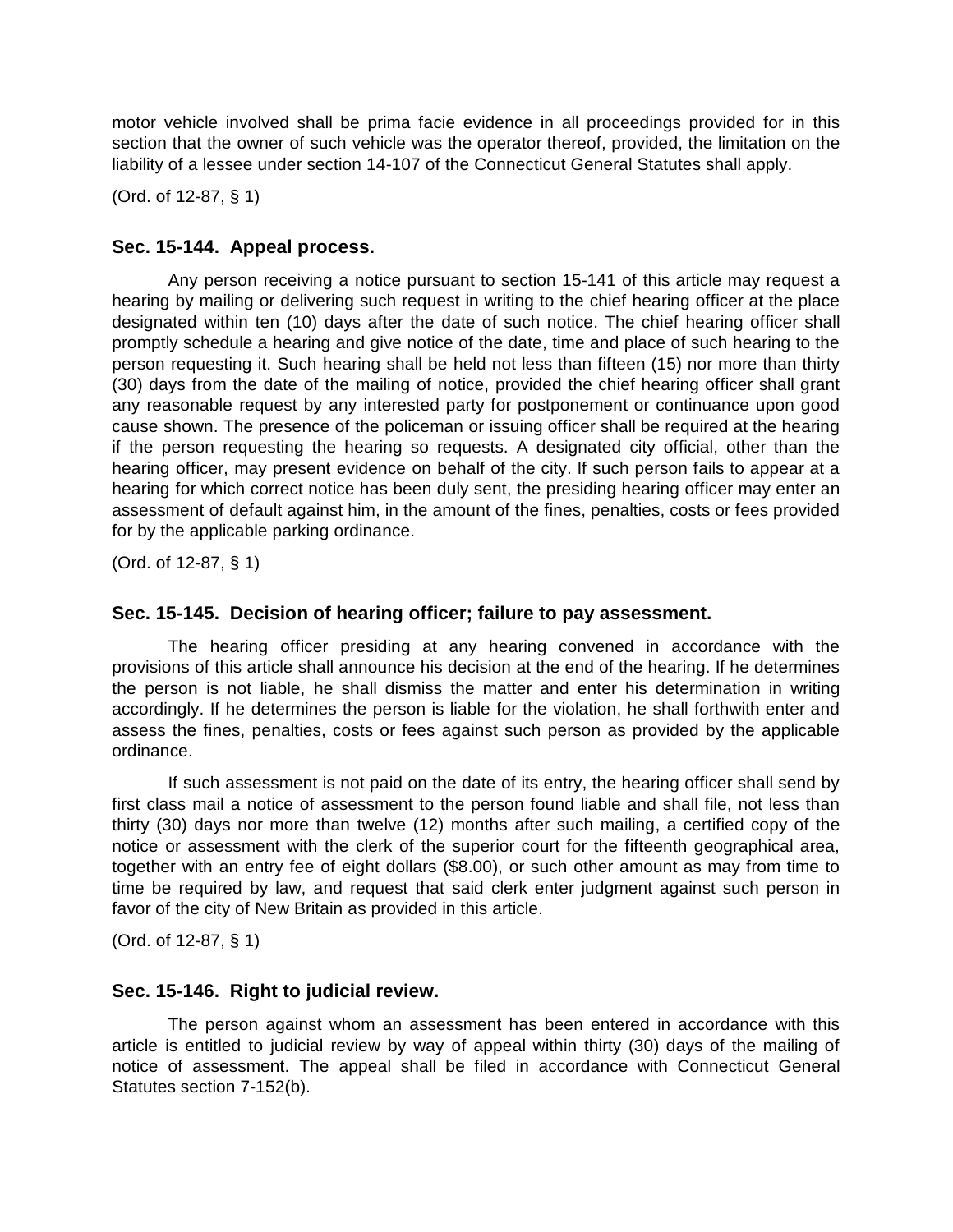(Ord. of 12-87, § 1)

# **ARTICLE VII. MOTOR SCOOTERS, MINIBIKES, POCKET BIKES, BICYCLES WITH HELPER MOTORS**

#### **Sec. 15-147. Definitions.**

The following words, terms and phrases, when used in this article, shall have the meanings ascribed to them in this section, except where the context clearly indicates a different meaning:

*Motor scooter, minibike, pocket bike* and *bicycle with helper motor* shall mean any wheeled device designed for the transport of one (1) or more persons which is powered by any type of motor, except:

- (1) Any motorcycle or motorized bicycle as defined in state statutes;
- (2) Any vehicle registered as a motor vehicle by the registrar of motor vehicles or lawfully exempt from such registration;
- (3) Any wheelchair by a person with physical disabilities or Any similar mobility-assisting device used or by a person whose ambulatory mobility has been impaired by age, illness or physical ailment or electric personal assistive mobility devices;
- (4) Any self-propelled snow plows, snow blowers and lawn mowers when used for the purposes for which they were designed and operated at speeds not exceeding four (4) miles per hour;
- (5) Any moped or scooter which meets Federal Department of Transportation and State Department of Transportation guidelines for on-road transportation and whose owners-manual specifically indicates an ability to be driven on public roads.
- (6) Any vehicle owned or leased by the City of New Britain.

(Ord. No. 28181-2, 9-14-04)

#### **Sec. 15-148. Operations prohibited.**

- (a) Notwithstanding any other provision of this Code, any person who operates any motor scooter, minibike, pocket bike or bicycle with a helper motor on any portion of any public or private street shown on the official map of the city, including the sidewalk area of any such street, or on any other public property, including schools, playgrounds and parks, within the City of New Britain, shall be fined ninety dollars (\$90.00).
- (b) Any person who rides as a passenger on any motor scooter operated in violation of the above shall be fined fifty dollars (\$50.00).
- (c) Whenever any police officer observes any person in violation of this section, he or she